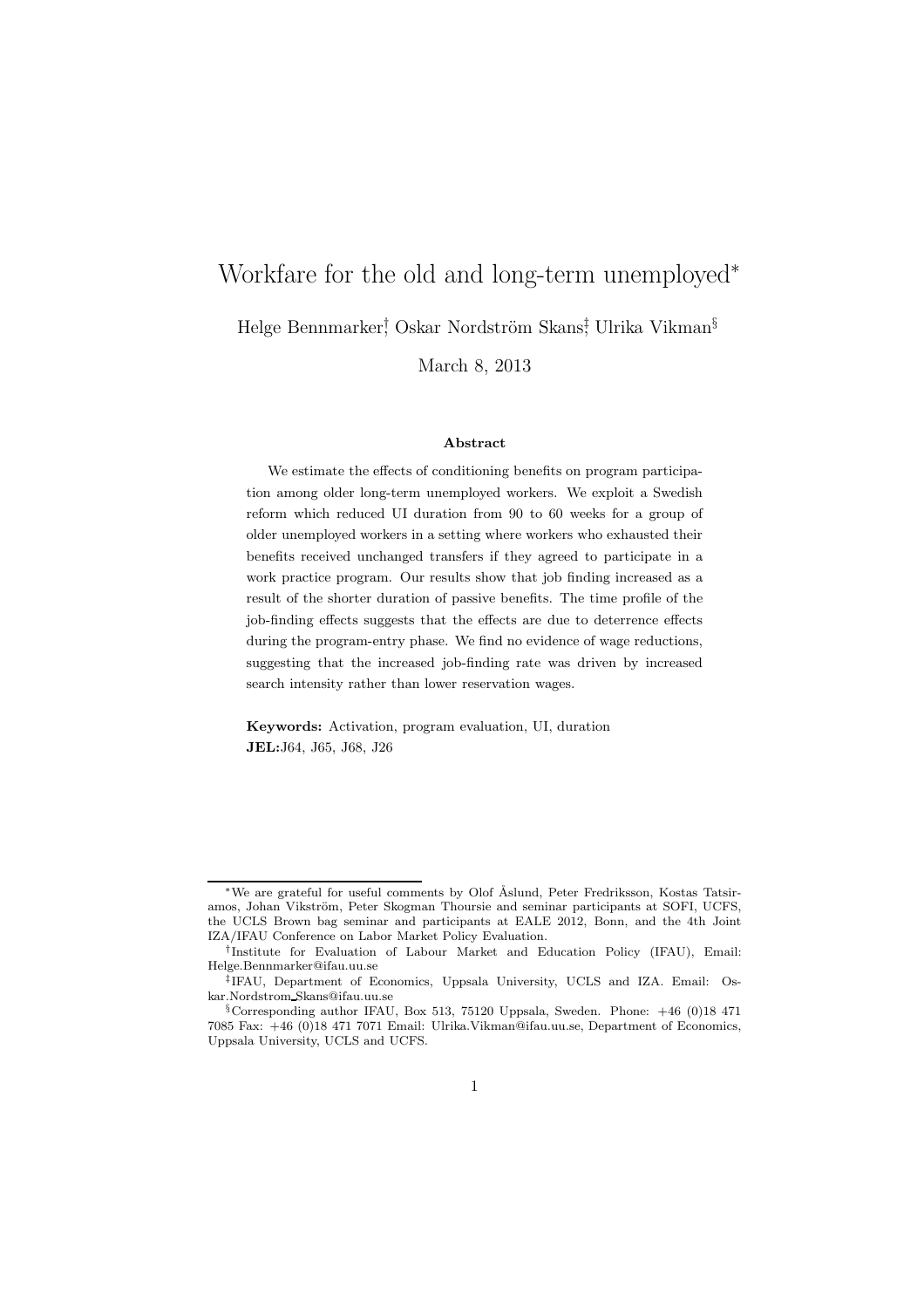### 1 Introduction

The burden of unemployment is in many countries to a disproportional extent placed on workers in both ends of the age distribution. The anatomy of unemployment spells does however differ dramatically between the young and the old; where the young on average have high inflow rates into unemployment but short unemployment durations, the opposite pattern holds for older workers. Few old workers become unemployed, but those who do tend to stay unemployed for very long periods of time. In terms of policy, the two groups are also treated remarkably different; while youth unemployment often is tackled by specially provided mandatory activation or workfare programs, old unemployed instead tend to be granted extended periods of passive benefit receipt. One possible rationale for this difference is that the old and jobless are considered unemployable, regardless of which policy measures are used, and that passive financial insurance therefore is to be preferred over workfare policies. This paper contributes to the stock of policy relevant knowledge by studying how the job finding rate is affected by a policy shift from very long passive benefits towards (earlier) workfare policies for older long-term unemployed workers.

There is an existing, quite extensive, literature on how the design of unemployment insurance systems affects unemployment duration. Numerous studies have found that the probability of leaving unemployment increases when jobseekers approach the time of benefit exhaustion (e.g. Addison and Portugal 2004; Card et al. 2007; Carling et al. 1996; Ham and Rea 1987; Katz and Meyer 1990; Meyer 1990; Røed and Zhang 2003) and that the unemployment duration increases when maximum benefit duration is extended (e.g. Card and Levine 2000; Hunt 1995; Katz and Meyer 1990; Lalive et al. 2006; Meyer 1990; van Ours and Vodopivec 2006).

The interpretation of benefit exhaustions is, however, likely to vary depending on the institutional context (see e.g. Røed and Westlie (2012) or Carling et al. 1996). One reason is that other public transfers may be available when UIbenefits expire. Our data are drawn from Sweden in the 1990s, where expired passive UI-benefits implied that the unemployed got access to other, equally generous, benefits if they agreed to participate in an active labor market program which was universally offered. Thus, benefit exhaustion did not change the financial incentives to search for jobs, but it made program participation an additional requirement for continued benefits. Importantly, programs were available as an option already before benefits expired, but became mandatory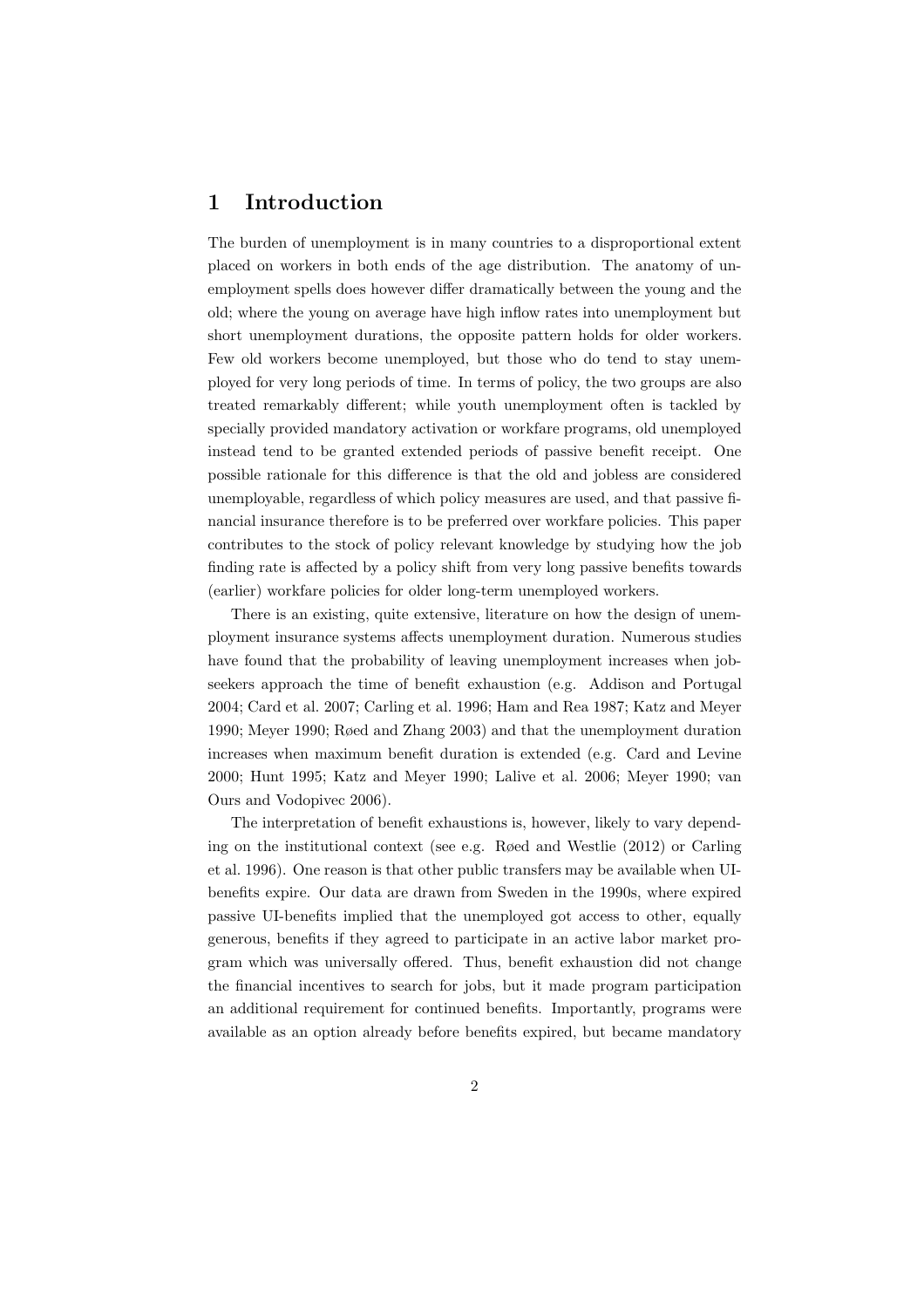(i.e. a condition for continued benefits) at the time of UI-exhaustion.

There are a number of previous studies on the effects of mandatory programs, in particular for youths. Examples include Carling and Larsson (2005), Forslund and Skans (2006) and de Georgi (2005) who use age discontinuities to study the impact of mandatory programs on youths in Sweden and the UK, all finding evidence of positive short run pre-program (threat) effects. Dolton and O'Neill (1996, 2002) evaluate the restart program for long-term unemployed in the UK and find positive long run effects, at least for males. Hägglund  $(2011)$  analyses a set of randomized experiments in Sweden where job seekers were called to participate in mandatory job-search programs with a few weeks' notice and found evidence of increased job finding before the programs started. These types of pre-program effects are also found by Black et al. (2003), Geerdsen (2006) and Geerdsen and Holm (2007). In a particularly relevant study, Graversen and van Ours (2008) document the effects of mandatory programs in Denmark using data from an experiment where unemployed workers were randomly assigned into a mandatory program. They find evidence of positive average effects (mainly stemming from increased monitoring), which appear to be particularly large for older unemployed.

Whereas activation has been extensively used (and hence studied) for youths, the policies aimed at older unemployed instead tend to focus on extended durations of passive benefits (see e.g. Tatsiramos 2010). The theoretical underpinnings for this policy route appear weak, however. Michelacci and Ruffo (2011) argue that the distortions from UI benefits are larger, and that the insurance motive is smaller, among older workers, suggesting that UI-benefits in fact should be less generous for the older unemployed. In general, the probability for unemployed workers to find employment also tends to decrease when approaching retirement age (Hairault et al., 2011). Interestingly, this seems to be a margin that can be affected by policy. Lalive (2008) analyze very clear age and regional discontinuities in an Austrian setting and the results show that extended benefits for older workers leads to longer unemployment spells, but also that the effect becomes enormously large if the UI-periods become sufficiently long to bridge into the retirement system. On the other hand, cutting older workers off benefits altogether may be a politically infeasible policy option, suggesting a potential role for workfare policies. A rationale for making programs mandatory is as a means to verify that the worker is available for work and at the same time reduce the value of unemployment without inducing poverty among those who cannot find employment (see e.g. Andersen and Svarer 2007).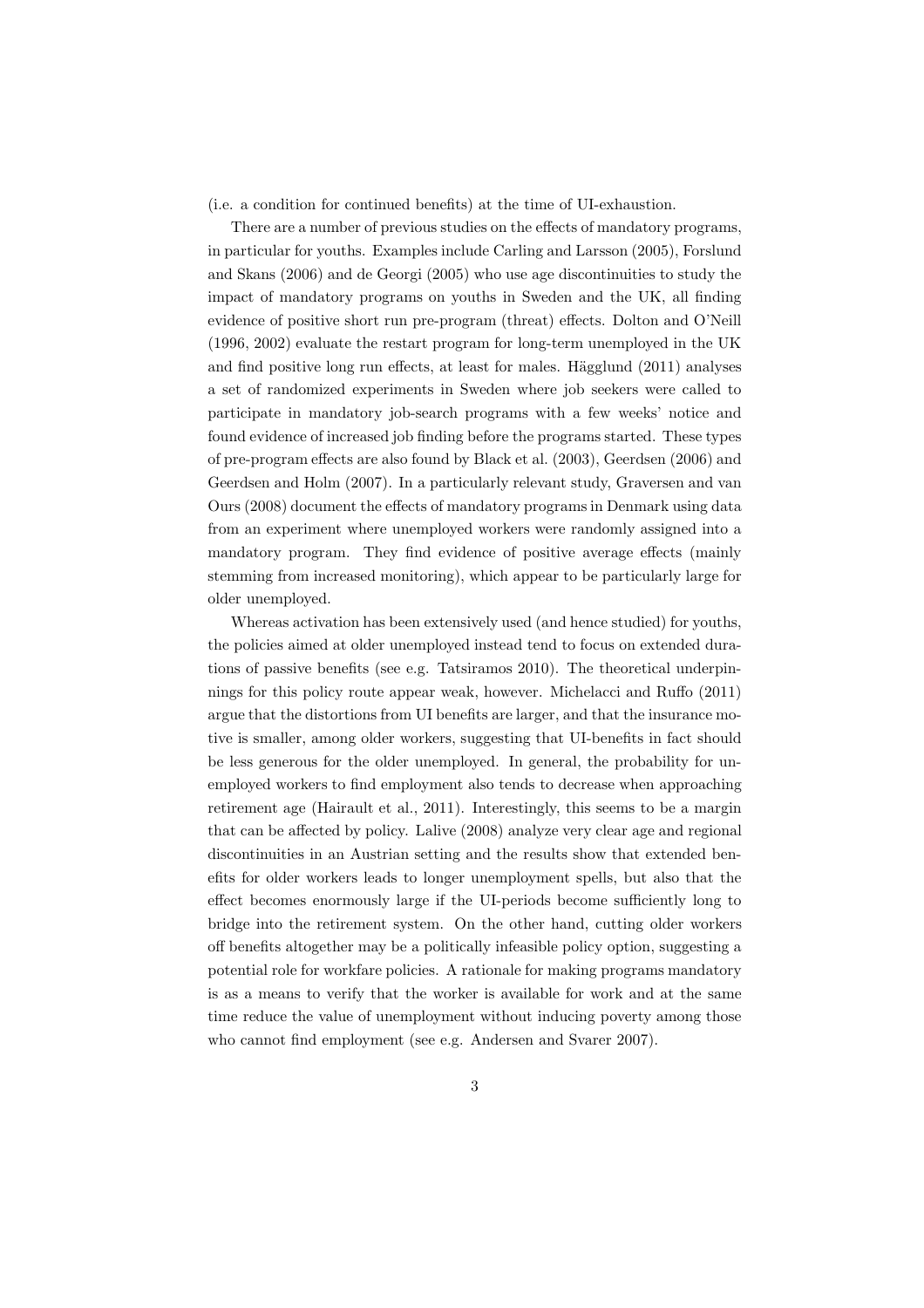This paper studies a Swedish policy reform in 1998 which raised an age threshold in the UI system and thereby effectively reduced the maximum duration of passive UI-benefits from 90 to 60 weeks for workers aged 55 or 56. Program slots (mostly work practice) were offered to all unemployed who lost their UI-benefits and benefit levels during program participation was exactly at par with the UI system. A new spell of passive benefits was granted after six months of program participation. As expected, the inflow into active labor market programs increased massively around 60 weeks after registration for the covered group.

We analyze the changes in job finding probabilities due to the reform using a control group consisting of a mix of slightly older and slightly younger workers. Our results show that the reform increased transitions to jobs among the covered workers. The effects appear around the time of inflow into the programs, suggesting that the effects are due to the confiscation of leisure, rather than arising from human capital accumulation due to program participation. We further show that the reform caused average monthly earnings among the workers who returned to employment to increase. Assuming that the reform did not improve the average unobserved earnings potential among those finding jobs, this result suggests that the main effects are driven by increased search intensity rather than by reduced reservation wages, and that match quality did not deteriorate.

Overall, the results suggest that earlier, mandatory, program participation may induce older workers to find jobs earlier, that the extensive use of long periods of passive benefits for older workers in many European countries may contribute to long-term unemployment among this group, and that the older workers' unemployment periods can be reduced without inducing poverty among those who are unable to find jobs.

The paper is structured as follows: In Section 2 we discuss the overall institutions and describe the relevant labor market conditions. In Section 3 we describe the data and the empirical methods. Section 4 presents the empirical results. Section 5 provides a discussion.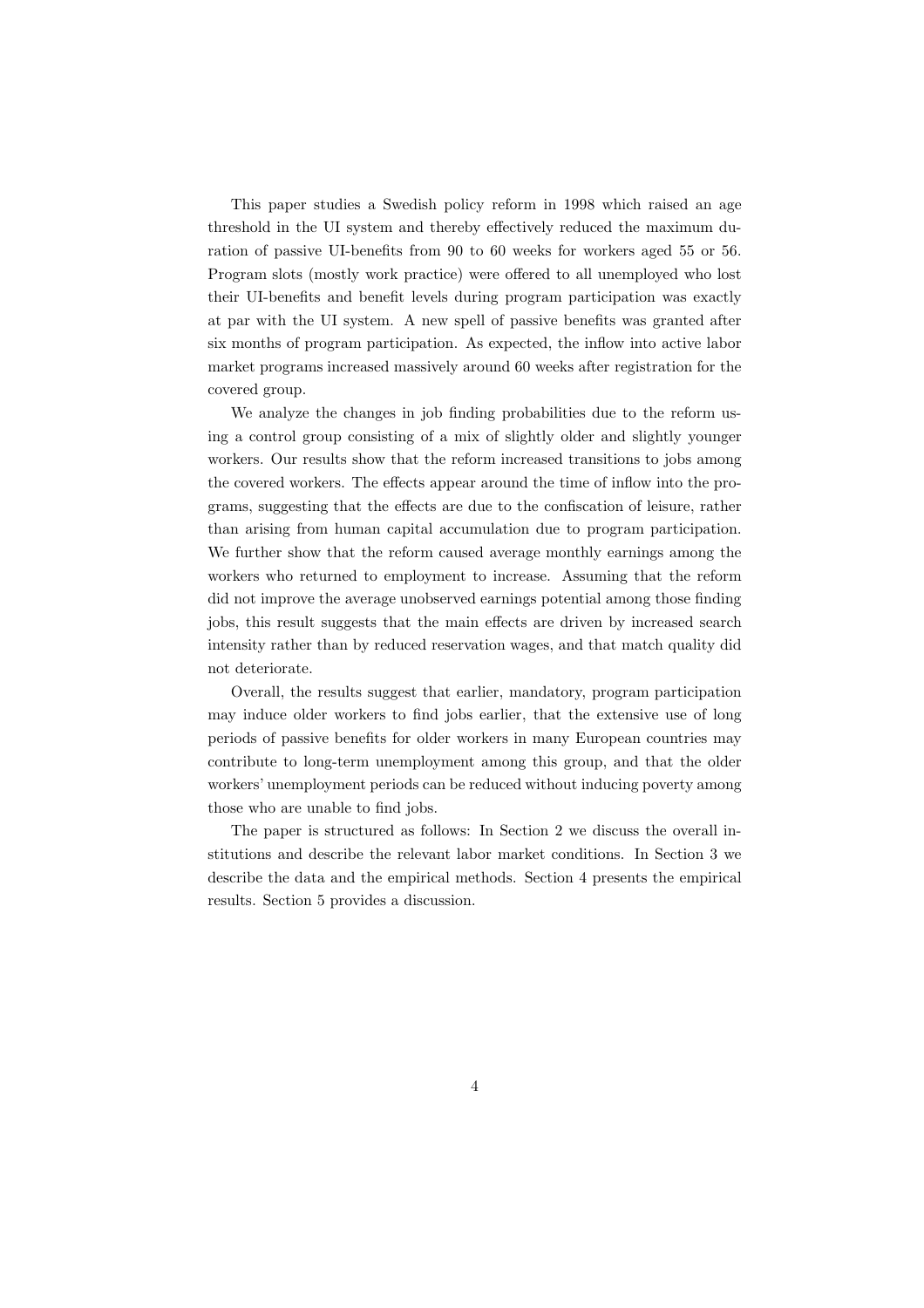## 2 Institutions and labor market conditions

### 2.1 UI and ALMPs in the 1990s

Our empirical analysis uses a reform in the Swedish UI system in 1998. Here we therefore briefly describe the relevant Swedish institutions in the mid to late 1990s<sup>1</sup>. During this period, an unemployed worker was entitled to UI benefits if he or she

- i had been a member (voluntary) of a UI-fund for 12 months,
- ii had been employed for six months before becoming unemployed, and
- iii was registered (and complied with search requirements) at the Public Employment Service (PES).

The PES is responsible for monitoring job search, administrating sanctions, providing job search assistance, and administrating active labor market programs. Program participants receive an alternative transfer, "Activity Support" (AS), with identical benefit levels as in the UI system. Workers who participated in programs (and therefore received AS) did not consume UI-days during the duration of the program.

A particular feature (see e.g. Sianesi 2008) was that UI-recipients who participated in an active labor market program lasting for at least six months re-qualified for a new period of passive UI-benefits. Thus, it was possible to remain on benefits for an indefinite time period by "cycling" between UI and AS.

New UI spells started with a five day uncompensated waiting period after which, for most workers, UI lasted for approximately 60 weeks (300 work days). Workers aged 55 or older after 60 weeks and who became unemployed before January 1, 1998 were however given 30 additional weeks (150 work days) of passive UI benefits. The age threshold was raised from 55 to 57 for unemployment spells beginning after January 1, 1998.

When passive UI benefits expired after 60 or 90 weeks, unemployed workers were offered to participate in a labor market program, and hence receive unchanged transfers through the AS-system. The contents of the programs could vary, but the primary focus was on work practice schemes.

The benefit levels were determined by the previous wage with a 75 percent replacement rate until 31th of August 1997 and thereafter with an 80 percent

<sup>&</sup>lt;sup>1</sup>For a more detailed description, see Carling et al.  $(1996)$ .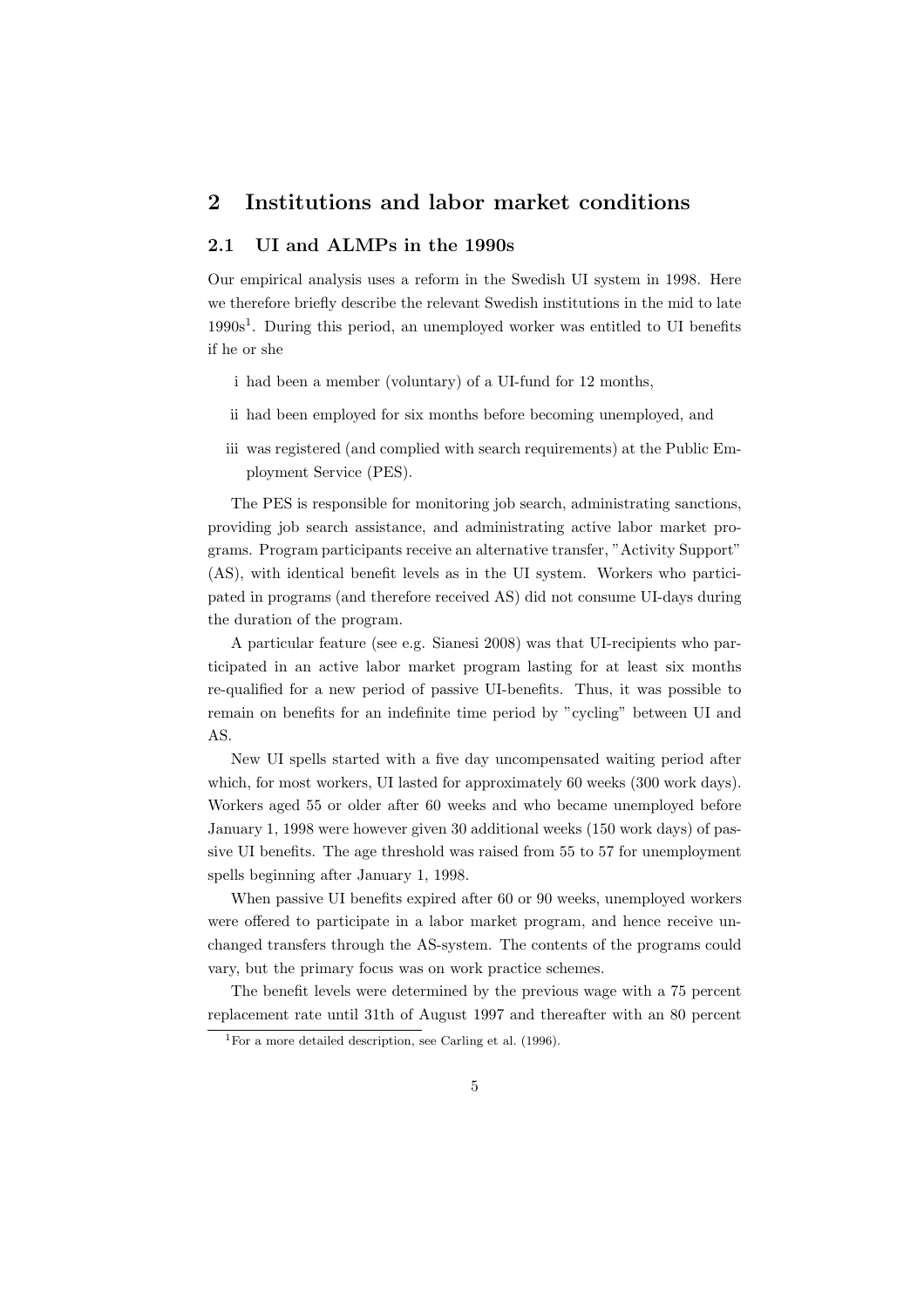replacement rate. There was a floor compensation of 230 SEK (29 USD)<sup>2</sup> and a cap of 564 SEK (71 USD) until end of December 1997 when they were changed to 240 SEK (30 USD) and 580 SEK (73 USD) respectively. All of these numbers refer to both the UI and AS systems. A major reform in February 2001 changed many features of the system, including an abolishment of the age threshold for UI duration<sup>3</sup>.

In Appendix A we illustrate the evolution of transfers and disposable income over the course of unemployment spells for older long-term unemployed workers. The data show that the net level of insurance (accounting for all taxes and transfers) was high, disposable income never fell below 74 percent of the preunemployment disposable income. The data are also fully in line with the institutional description above; UI payments fell in the second full year after job loss, but other transfers (AS) fully compensated.

#### 2.2 Age and unemployment in Sweden

The period under study, with the reform taking effect at the beginning of 1998, was one of recovery from a very deep recession, as shown in Figure 1. The figure also shows that, as in most countries, unemployment is higher among the youths than among prime aged and older workers in Sweden. Unemployment among 55 to 64 year olds on the other hand has remained around the unemployment rates of prime-aged workers.

Although the unemployment rates among older workers do not stand out as particularly troubling in the Swedish context, this is entirely driven by low rates of unemployment inflow. The time it takes to find a job increases monotonically over the age distribution (see Figure 2).

 $2$ According to the exchange rate of about 8 SEK/USD in January 1998.

<sup>3</sup>Since 2001 workers are transferred into a never-ending (but low-intensive) program when passive UI-benefits expire. During 2001 to 2006 case workers at PES were given discretion over whom to offer extended benefits (an additional 60 weeks) and whom to place in mandatory programs after 60 weeks. Currently the 60 week limit for mandatory programs is binding for all except parents with children (90 weeks), and for youths (90 days). Participants receive AS when UI-benefits have expired also in the current system, but benefit levels can be lower.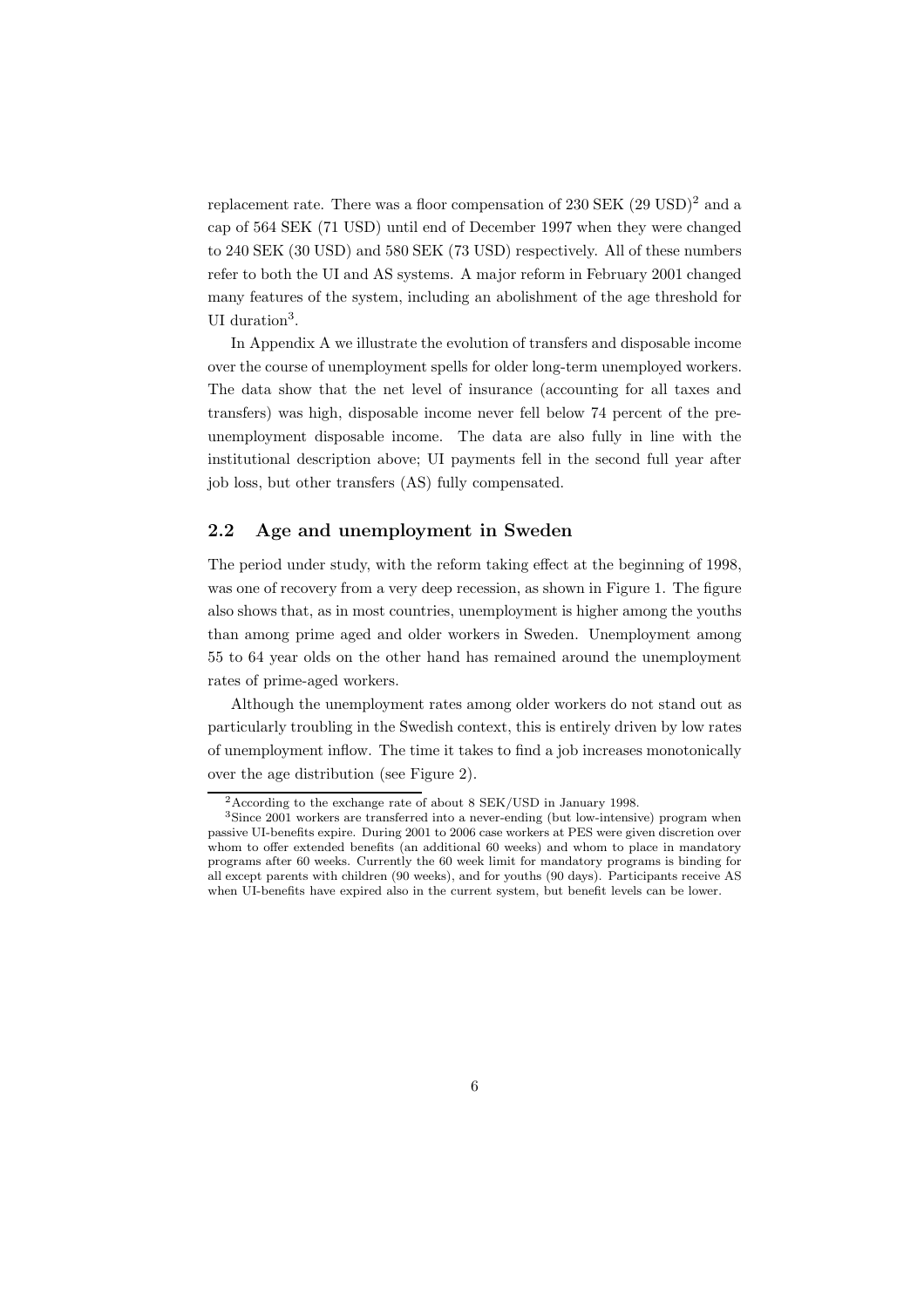

Figure 1: Unemployment rates by age in Sweden, according to OECD Note: We truncate the data series in 2004 due to a major break in the data series in 2005.



Figure 2: Median unemployment duration (in days) to jobs, by age at inflow (PES data) in 1997 and 2007

Note: Based on own calculations. The two vertical lines indicate the age span used in this paper.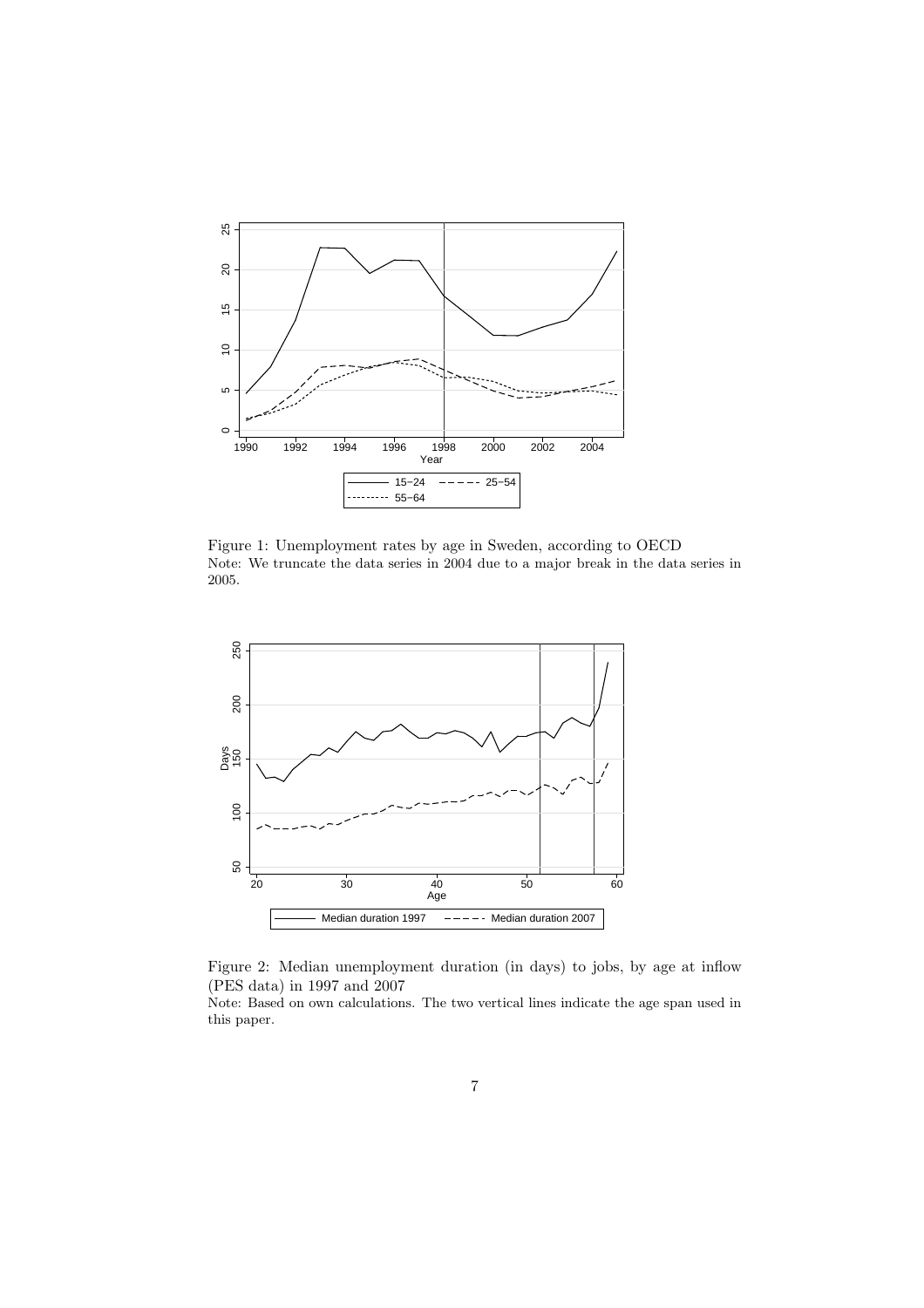# 3 Data, description and methods

### 3.1 Data

The data used in this paper are all drawn from population wide registers in the IFAU-database. We combine data originating from Statistics Sweden, the PES, and the UI-funds. More specifically, we use the PES registers on unemployment spells (Händel), the UI-payment register (AKSTAT), an income and population register (Louise) and tax records of employer-employee transfers (Rams).

The PES register is an event database which records start and end dates of registered unemployment spells (registration is a prerequisite for UI and AS benefits) as well as reasons for exits, together with start and end dates of various forms of "search categories" such as ("open") unemployed job search, on-the-job search, and participation in active labor market programs (ALMPs).

We construct our study population from the inflow into PES-registered unemployment among workers who are eligible for UI-benefits. In order to exclude workers with ongoing UI-spells we restrict the sample to workers who had a maximum of 10 days of unemployment during the year before registration. For the same reason, we also exclude workers who participated in some form of subsidized employment during the preceding year. We further require that they receive payments from the UI-fund. In order to increase precision we also exclude very short unemployment spells (lasting 5 weeks or less) under the assumption that the outflow this early is unaffected by changes in UI-rules which cover those that remain unemployed for at least 60 weeks.

Our empirical models (see below) analyses hazards from unemployment to jobs. We use a definition of unemployment which as closely as possible mimics official definitions of unemployment, letting PES-registration proxy for active job search. We therefore consider workers as unemployed if they are registered at the PES as long as they are not being registered as searching on the job. On-the-job search include those in temporary, part-time and partly subsidised employment. Participants in active ALMPs such as work practice or training are considered as unemployed. Unemployed who exit to a job according to the PES registers, or who spend more than 10 days registered as searching on the job, are considered as having found a job. Other exits are censored in our main specification. We also censor all spells after 120 weeks, as well as spells reaching into February 2001 when the entire UI system was reformed.

As an alternative source of information regarding outcomes we use a register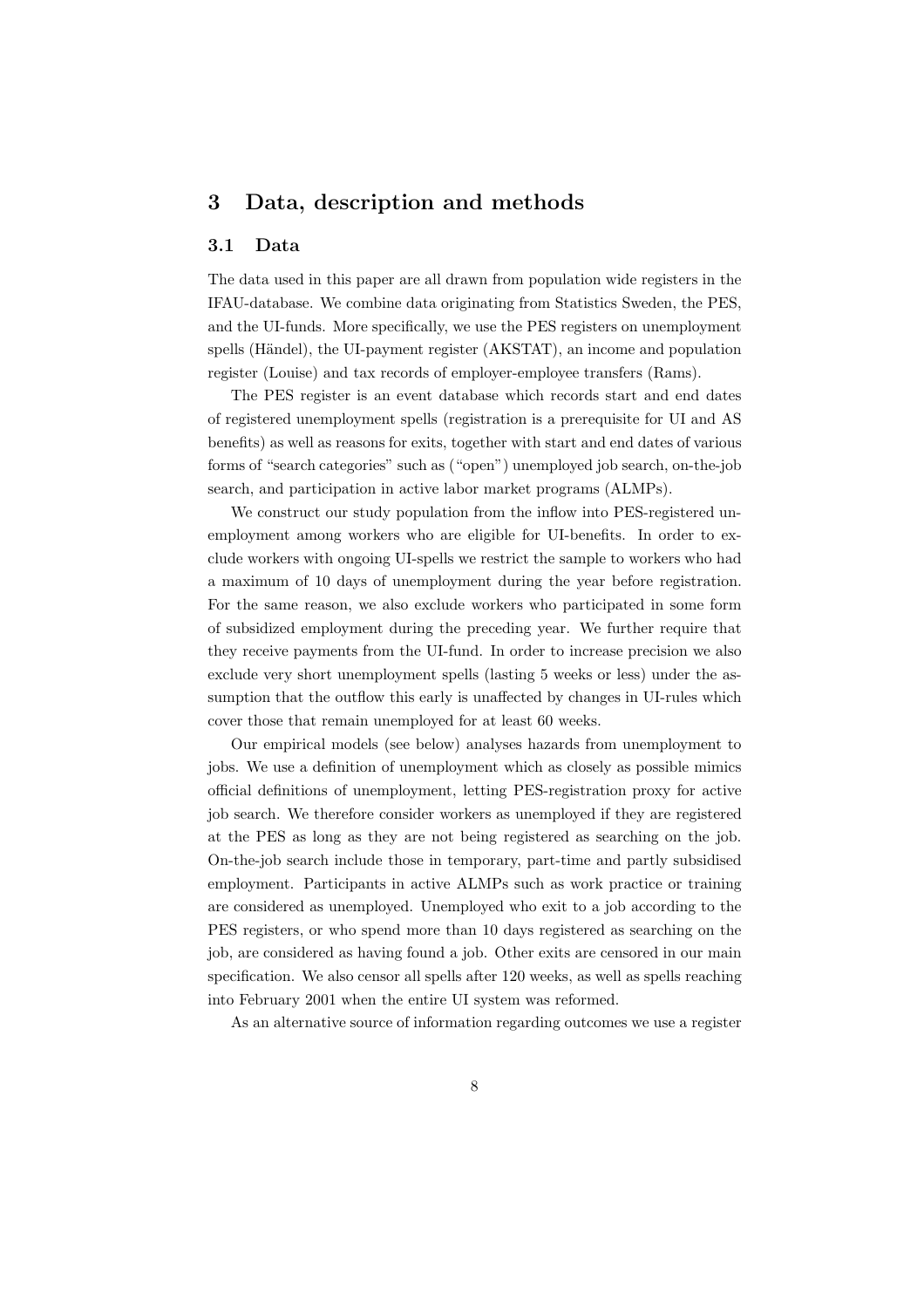of the total annual earnings received by each worker from each employer, as well as the first and last remunerated month during that year and employeremployee combination. We use these data for two purposes. The first is to analyse the impact of earnings conditional of job-finding. The second is as an alternative measure of transitions into employment. In order to quantify transitions, we code workers as employed in the first month where earnings (from all jobs) exceed one third of a minimum wage (corresponding to the 10 day limit).<sup>4</sup> These data are however somewhat imprecise in terms of the exact measurement of when employment takes place since the month indicators refer to the time of payment (not the time of work) and since missing month indicators are indistinguishable from spells lasting from January to December in our raw data. We therefore focus our main analysis on the more precise PES data.

Our key explanatory variables are age and calendar year. The combination of these defines the duration of passive UI-benefits. Consistent with the UIrules, we define year as the year of inflow, and age in years 60 weeks after the start of the UI-spell.

As controls we include a very rich set of variables capturing seasonality, socioeconomic status, and previous labor market experience. The variables include gender, immigration status, three indicators for level of education, and a marital status indicator from population registers. From the PES register we code calendar month of entry, days unemployed previous four years, indicators for previous (two to four years back)<sup>5</sup> unemployment, a disability indicator<sup>6</sup>, and ten indicators for type of municipality<sup>7</sup>. Finally, we include ten indicators for previous occupations<sup>8</sup> as well as the wage underlying the UI-benefit level, all drawn from the UI-records.

<sup>&</sup>lt;sup>4</sup>The minimum wage is calculated as the 10th percentile in the overall wage data using data from the Structure of Earnings Statistics.

<sup>&</sup>lt;sup>5</sup>One year back all individuals are working due to the restrictions we put on our sample.  ${}^{6}$ Recorded disabilities are heavily affected by unemployment duration (see (Johansson and Skedinger, 2008)) and are, in our data, recorded at the end of each spell. We therefore only use information from disabilities in previous spells.

<sup>7</sup>Grouped according to classification by Swedish Association of Local Authorities and Regions (SKL): Metropolitan centre, metropolitan suburban, larger centre, larger suburban municipality, commuting municipality, smaller tourism oriented municipality, smaller goods producing municipality, rural municipality, municipality in densely populated area, municipality in mainly unpopulated area.

<sup>8</sup>Based on UI-fund information, indicators for each of the 8 largest funds and the rest aggregated into one residual white collar category and one residual blue collar category.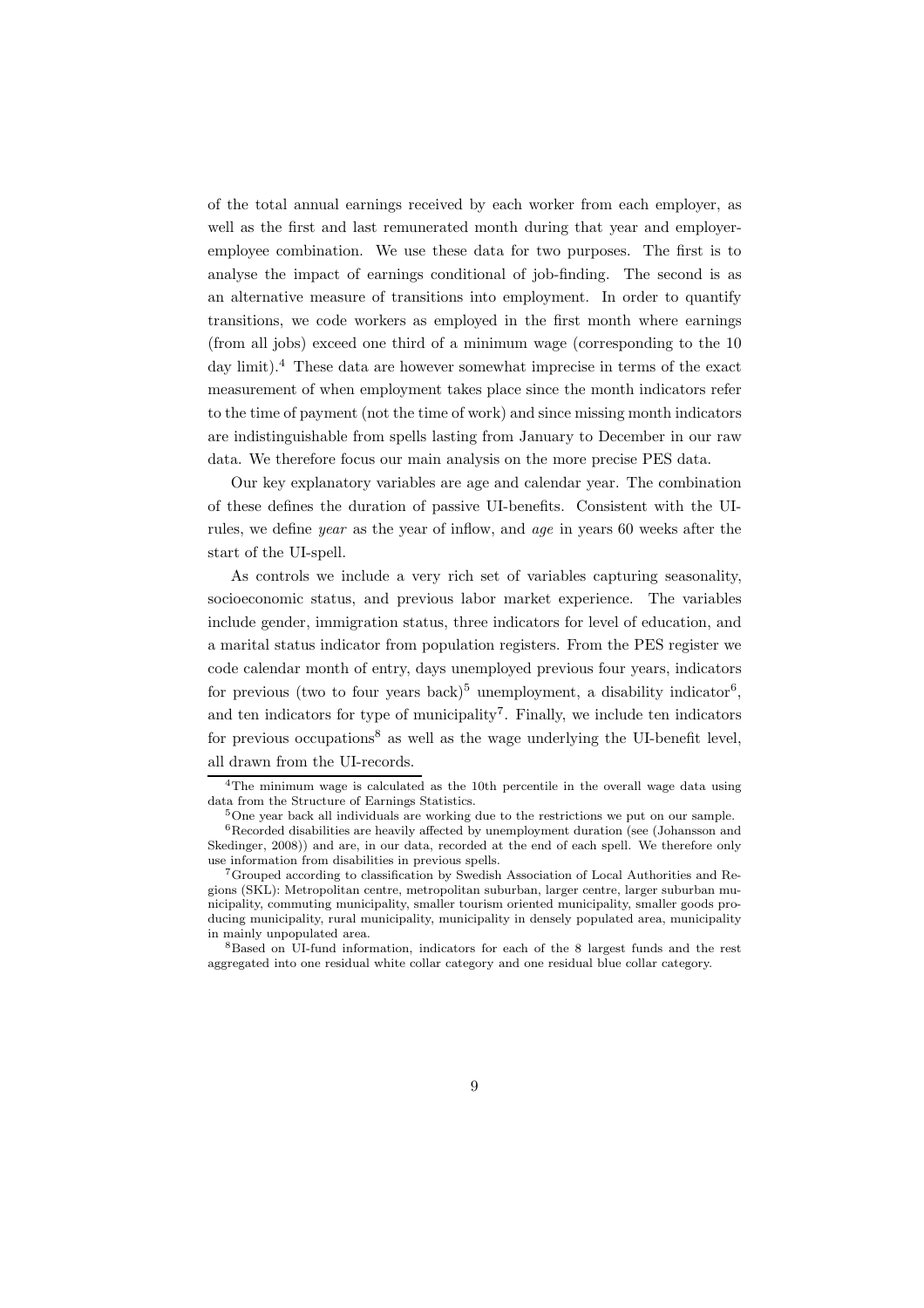#### 3.2 Description

#### 3.2.1 The unemployed

We start by describing our sample of workers. In Table 1 we show descriptive statistics for pre-determined characteristics. We provide four descriptive columns, before (1996-97) and after (1998-99) the change in age threshold for the "control group" (i.e. workers aged 53-54 and those aged 57-58) and for the treatment group (workers aged 55-56). In the final column we show the differences in differences between these. We use the composite control group (i.e. a mix of slightly older and younger workers) since using any of the two parts (older or younger) separately gives us a very unbalanced experiment in terms of background characteristics due to age and cohort differences.

Starting with the overall characteristics of the sample, we see that the average age is close to 56 as expected. Slightly less than half are female and nearly two thirds are married. A large fraction of the sample is low educated, which is natural due to the cohorts involved (born in 1938-46). Almost 90 percent are Swedish born and half of the immigrants are from one of the neighboring Nordic countries. The average worker had approximately 100 days of registered unemployment during the four years preceding the analyzed spells, and the proportion of individuals being unemployed at all during two, three or four years before the current spell is between 15 and 22 percent. Between one and two percent of workers had a recorded disability from a previous unemployment spell. Pre-unemployment wages are slightly higher than the wage corresponding to the UI cap<sup>9</sup> , and about half (somewhat increasing over time) received the maximum (cap) UI benefit level.

The final column shows DD estimates of the effect of the reform on the characteristics of the unemployed. Most of the covariates are extremely well balanced. In particular this holds for all variables capturing previous labor market performance. We do however find a very marginal significant effect on the fraction of east European immigrants, as well as significant effects on the fraction married and on the average age. Although the latter effect is quite small, and do not seem to be important enough to affect any of the other covariates (except for the marriage rate), we will analyze its importance for the results in the robustness section.

<sup>&</sup>lt;sup>9</sup>Ranging from about 15,000 SEK to 16,000 SEK during the period, depending on the replacement rate and the level of the cap.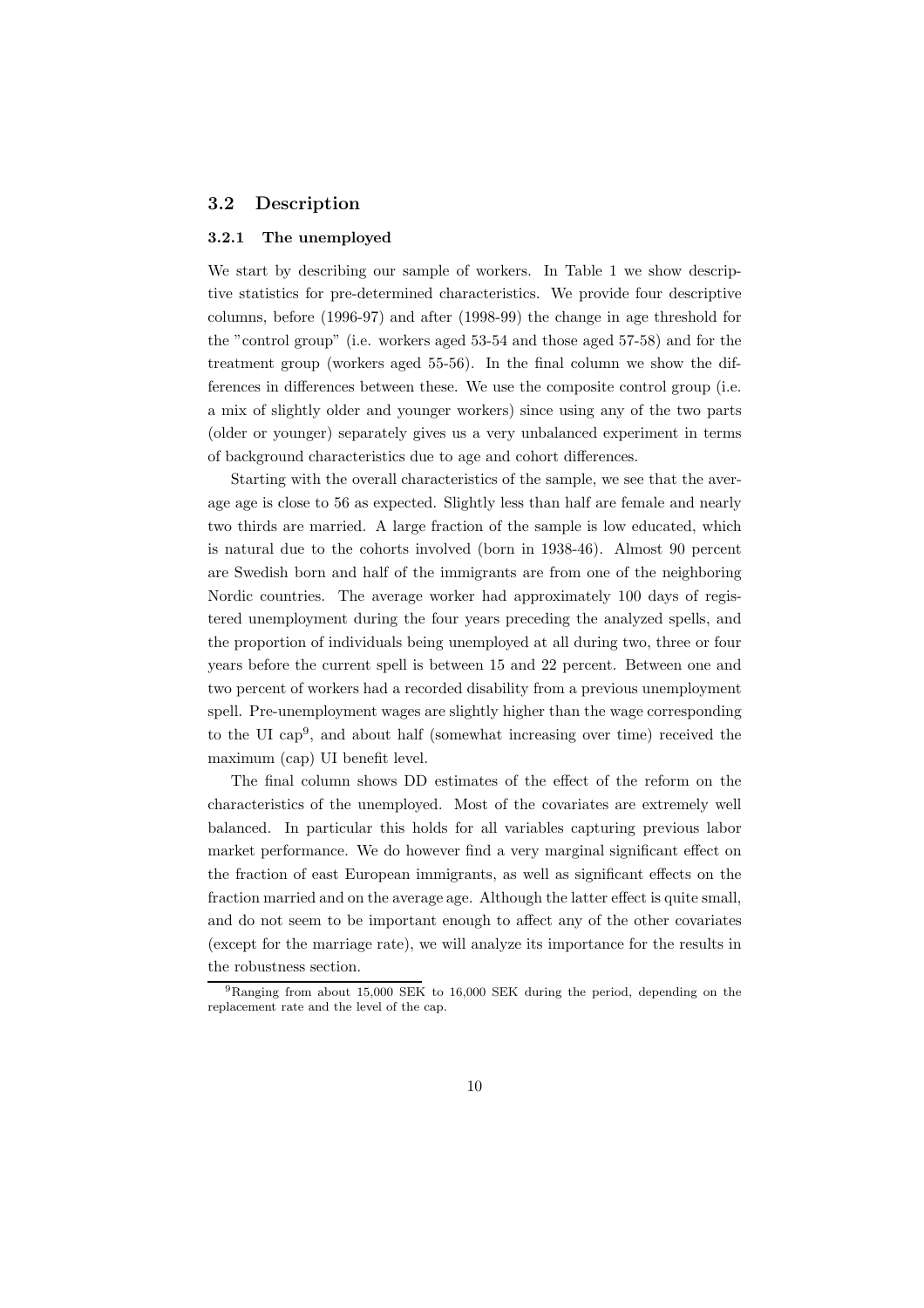|                             | 1996-1997 |           | 1998-1999 |           |             |
|-----------------------------|-----------|-----------|-----------|-----------|-------------|
|                             | Control   | Treatment | Control   | Treatment |             |
|                             | mean      | mean      | mean      | mean      | DD          |
| Age after 60 weeks          | 55.75     | 55.98     | 55.90     | 55.99     | $-0.136***$ |
| Female                      | 0.444     | 0.447     | 0.436     | 0.432     | $-0.007$    |
| Married                     | 0.656     | 0.640     | 0.630     | 0.640     | $0.027**$   |
|                             |           |           |           |           |             |
| Schooling                   |           |           |           |           |             |
| Compulsory or less          | 0.412     | 0.416     | 0.388     | 0.388     | $-0.003$    |
| Upper secondary             | 0.433     | 0.419     | 0.450     | 0.446     | 0.010       |
| Tertiary                    | 0.155     | 0.166     | 0.162     | 0.166     | $-0.006$    |
| <i>Immigration status</i>   |           |           |           |           |             |
| Born in Sweden              | 0.891     | 0.896     | 0.892     | 0.908     | 0.011       |
| Other Nordic country        | 0.054     | 0.049     | 0.051     | 0.043     | $-0.003$    |
| Western Europe              | 0.020     | 0.018     | 0.015     | 0.016     | 0.002       |
| Eastern Europe              | 0.019     | 0.022     | 0.022     | 0.019     | $-0.006*$   |
| Born outside Europe         | 0.015     | 0.015     | 0.019     | 0.014     | $-0.004$    |
| Labor market history        |           |           |           |           |             |
| Days in unemployment        |           |           |           |           |             |
| during previous 4 years     | 112       | 106       | 118       | 115       | 3.4         |
| Unemployed:                 |           |           |           |           |             |
| 2 years earlier             | 0.169     | 0.159     | 0.156     | 0.159     | 0.013       |
| 3 years earlier             | 0.223     | 0.208     | 0.204     | 0.200     | 0.011       |
| 4 years earlier             | 0.209     | 0.198     | 0.225     | 0.221     | 0.007       |
| Disability (previous spell) | 0.016     | 0.018     | 0.018     | 0.016     | $-0.003$    |
| Previous wage (1000 SEK)    | 16.03     | 16.10     | 17.18     | 17.25     | $-0.003$    |
|                             |           |           |           |           |             |
| Receiving max UI            | 0.422     | 0.424     | 0.570     | 0.567     | $-0.006$    |
| Observations                | 8,717     | 4,132     | 8,107     | 4,19      | 25,148      |

Table 1: Descriptive statistics for treatment and controls before and after the reform.

Note: Description of the used data set. DD estimates are from regressions with treatment and year interval dummies, and the estimates show the impact of the interaction of these. Standard errors are available upon request. \* p < 0.10, \*\* p < 0.05, \*\*\* p < 0.01.

Finally, Table 2 shows reasons for exiting ongoing unemployment spells within the sample. About two thirds of the subjects exit to jobs, half of which exit to regular full time employment and the other half to jobs including temporary jobs and part time jobs. Some caution is however warranted in interpreting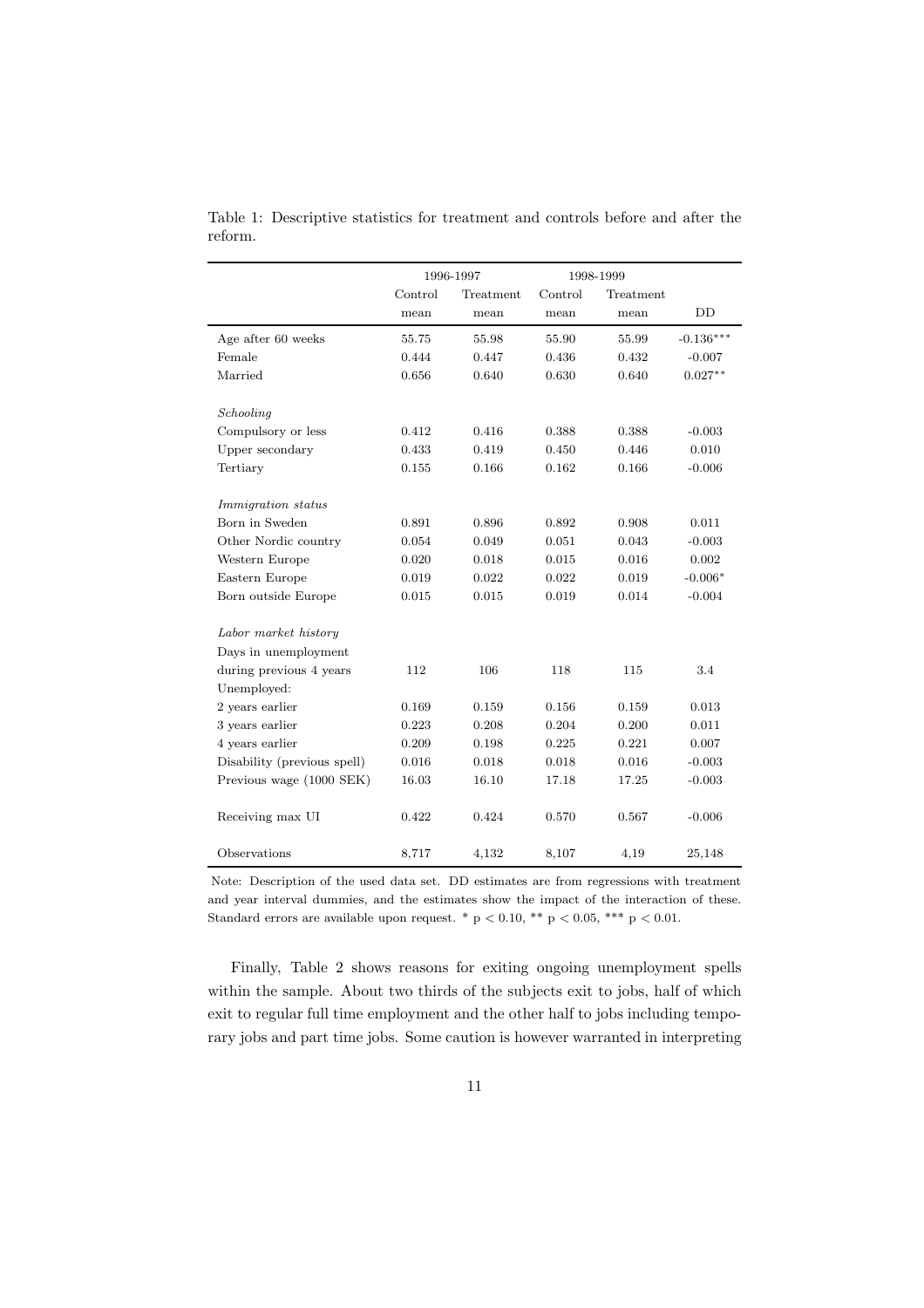the relative magnitudes since the distinction between different forms of job exits in the data somewhat arbitrarily depends on how individual case workers choose to record the events. In our empirical analysis we treat all job exits as positive outcomes and perform a number of robustness checks regarding how to treat other exits.

|                      |         | 1996-1997 |         | 1998-1999 |
|----------------------|---------|-----------|---------|-----------|
|                      | Control | Treatment | Control | Treatment |
| Regular employment   | 34.17   | 32.79     | 33.64   | 34.32     |
| Other jobs           | 31.90   | 35.31     | 29.91   | 31.12     |
|                      |         |           |         |           |
| <b>Studies</b>       | 2.88    | 1.48      | 3.21    | 2.60      |
| Lost contact         | 2.93    | 3.24      | 3.00    | 3.27      |
| Other                | 9.44    | 8.42      | 10.92   | 10.29     |
|                      |         |           |         |           |
| Censored due to time | 18.68   | 18.76     | 19.33   | 18.40     |
|                      |         |           |         |           |
| Observations         | 8,717   | 4,132     | 8,107   | 4.19      |

Table 2: Reasons for exits from unemployment

Note: Spells are censored due to time after 120 weeks and in February 2001. "Other jobs" include exits to part time jobs, temporary jobs, partly subsidized self-employment and partly subsidized regular employment. "Other exits" include transfers to other authority.

#### 3.2.2 Benefit duration and transitions to programs

Figure 3 describes the flows into programs over the duration of an unemployment spell from the registration at PES. The first panel is for the period before the reform which shortened UI-duration for workers aged 55 to 56 and the second panel is for the period after. The vertical lines at 60 and 90 weeks indicate the two thresholds for when benefits on uninterrupted UI will expire depending on age and period. There are three lines in each panel, one for the younger part of control group which always had 60 weeks of UI (aged 53-54), one for the treatment group where the duration changed (aged 55-56) and one for older part of the control group which remained at 90 weeks throughout (aged 57-58).

Firstly, we see that there is a very clear peak at benefit expiration for each of the three groups. The fact that the peaks are bell shaped rather than per-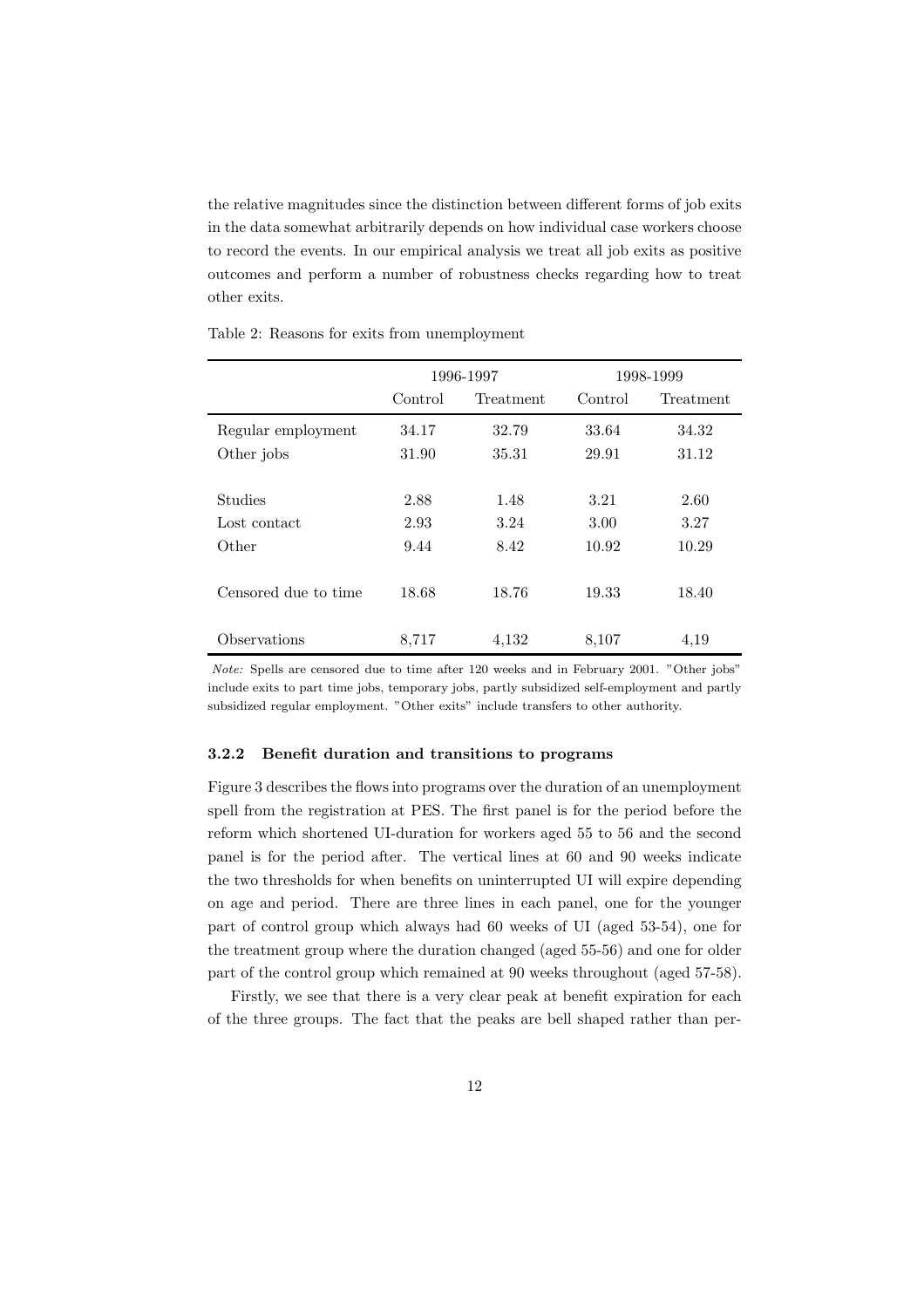

Figure 3: Smoothed hazard estimates to program by age

fectly aligned with the 60/90 week thresholds is expected since some workers may choose to enter ALMPs earlier, whereas other workers may postpone the expiration of benefits by taking shorter breaks in the UI-sequence. In particular, we do not treat short low-intensive job search programs whose participants also are financed through AS as ALMPs in this context. This "fuzziness" implies that our analysis should be interpreted in a reduced-form sense; we estimate the effects of changing expectations regarding the maximum duration of passive benefit weeks for workers who remain in unemployment.

Secondly, the figure shows that the reform moved the treatment group from exactly mimicking the older part of the control group to mimicking the younger part of the control group equally precise. We interpret this as showing that the reform affected program placement around benefit exhaustion as intended.

Since the focus of this paper is on the effects of changes in the duration of passive UI-benefits, it is useful to briefly describe the kinds of programs that were offered jointly with the AS-benefits when UI-benefits expired. In Table 3 we show the composition of programs for those who enter active labor market programs in the 30-week interval surrounding the expiration of passive benefits. The table shows that although there was a shift over time towards training (driven by computer training courses) the main thrust of the programs were offered as various forms of work practice programs.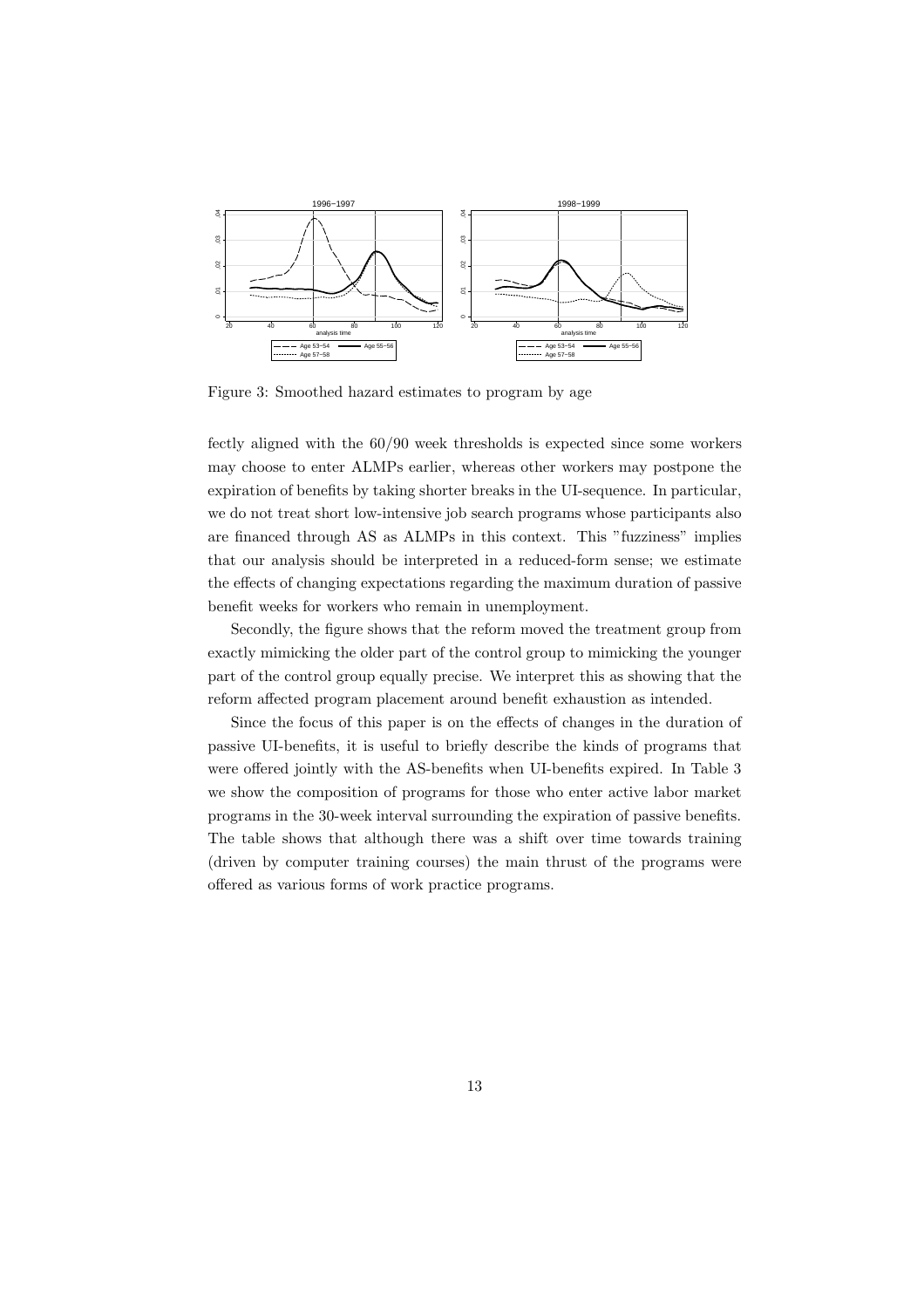|                       |         | 1996-1997 |         | 1998-1999 |
|-----------------------|---------|-----------|---------|-----------|
|                       | Control | Treatment | Control | Treatment |
| Work practice         | 71.99   | 71.18     | 54.24   | 50.57     |
| Labor market training | 21.41   | 21.30     | 36.30   | 34.85     |
| Other programs        | 6.60    | 7.52      | 9.46    | 14.58     |
| Observations          | 1,303   | 399       | 719     | 528       |

Table 3: Programs around end of UI

Note: Data cover transitions into programs during the weeks 45-75 after the start of the unemployment spell for those with 60 UI weeks and during weeks 75-105 for those with 90 UI weeks. "Work practice" includes relief work, work experience schemes, workplace introduction and resource jobs within the public sector. "Labor market training" also includes computer training courses (Datortek); "Other programs" include start-up grants and the employability rehabilitation program.

#### 3.3 Empirical specifications

The purpose of the empirical exercise is to pin down how the duration until workfare affects the job finding rate among older unemployed. In order to do so we rely on the change of age threshold in the UI-system. As shown in the descriptive section above, our data include workers aged 53-58, where the two intermediate cohorts (55-56) are affected by a reduction in passive UI-duration. The dual control group consists of both older and younger workers to ensure that potential exogenous changes in age related job-finding rates over time should be less of a concern. We use the unemployment inflow in 1996-97 (pre-reform) and 1998-99 (post-reform).

As our main model we use a standard stratified Cox-proportional hazards (CPH) model where other exits than jobs are censored, but where program participation is treated as continued unemployment.

Our covariate of interest is the duration of passive benefits. We model this as a dummy variable taking the value one for workers with 60 weeks of passive benefit duration  $(D^{60})$  and zero for those with 90 weeks duration. We further let the impact of the dummy vary over the duration of the spell in pre-specified bins  $(\tau)$  which is a function of analysis time  $t^{10}$ .

<sup>10</sup>This is necessary since the effect is likely to change sign over the duration of the spell making the average effect uninformative (see below).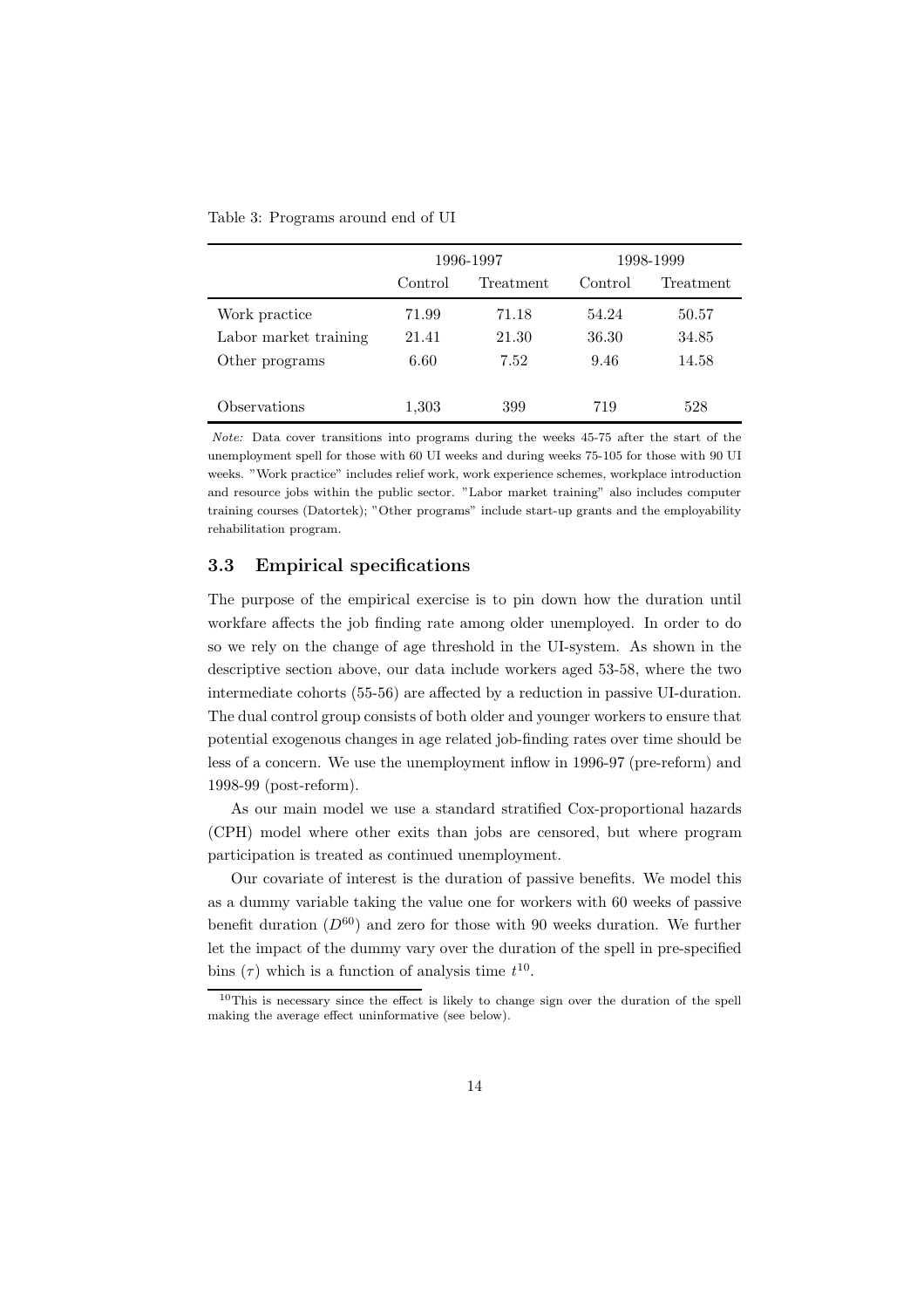The stratified CPH model conditions out the baseline hazard for each stratum. We stratify the model on age. Allowing for age-specific baseline hazards implies that each age group is allowed to have a specific relationship between job-finding hazards and unemployment duration. This is necessary for the identification of the effect of interest since UI-duration vary with age within the control group (the younger part has 60 weeks of passive benefits, and the older has 90 weeks). The stratification accounts for these differences and thereby forces the identification of the effect of interest  $(D^{60})$  to come from changes in UI-duration over time within an age group (i.e. from the reform).<sup>11</sup>

Our model further includes a set of individual characteristics capturing socioeconomic status and the pre-unemployment labor market history  $(X)$  as well as year-of-in-flow dummies (Year). Formally the log hazard is given by:

$$
\log h_i(t) = \log \lambda_0^{age}(t) + \sum_{\tau=1} \gamma_\tau D_i^{60} + Year_i \beta^y + X_i \beta^X \tag{1}
$$

This model is varied in various ways in the empirical section in order to assess the robustness of the results. In particular we vary sample restrictions, the functional form of the age and time controls, the censoring, and the underlying data source. In addition, we also analyze the impact of the reform on the monthly earnings of those who find employment using a traditional (linear) difference-in-difference model.

It is important to note that the two policy regimes we compare only differ in the timing dimension. The short passive UI-duration is compared to longer UI-duration within the same overall framework. Our design is therefore wellsuited to analyze effects on transitions relatively early on in the spells, but less well-suited to analyze the impact on transitions later on in the spells. This point is shown in a very stylized example presented in Table 4 below. The table denotes the period-specific baseline hazard by h and assumes that expiring UI (i.e. forced transitions into programs) has a deterrence effect  $(\gamma)$  in the period when UI expires and a post-program effect  $(\phi)$  in the period thereafter.<sup>12</sup>

<sup>&</sup>lt;sup>11</sup>In effect, specifying  $D^{60}$  as the interaction between time and being aged 55 to 56 therefore gives numerically identical results. <sup>12</sup>The period-sequence is chosen to approximate the results presented below.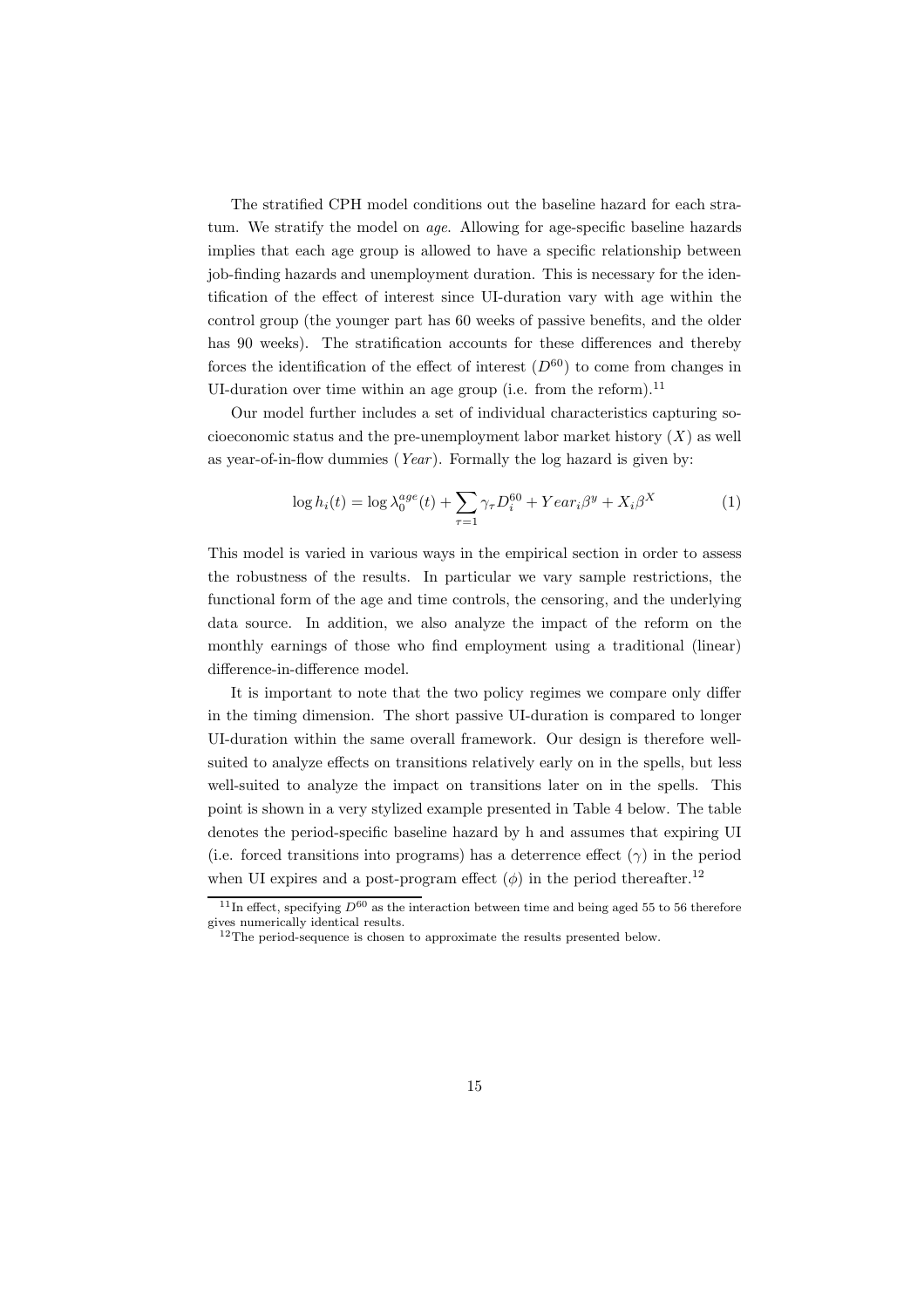| Table 4: A stylized model of shorter passive UI and hazards to jobs |  |  |  |  |  |  |  |  |  |  |  |  |  |
|---------------------------------------------------------------------|--|--|--|--|--|--|--|--|--|--|--|--|--|
|---------------------------------------------------------------------|--|--|--|--|--|--|--|--|--|--|--|--|--|

| Hazard to jobs, by period and duration of passive benefits |          |             |                 |          |  |  |  |
|------------------------------------------------------------|----------|-------------|-----------------|----------|--|--|--|
|                                                            | Period 1 | Period 2    | Period 3        | Period 4 |  |  |  |
| Passive benefit duration:                                  |          |             |                 |          |  |  |  |
| Two-period UI                                              | h1       | $h2+\gamma$ | $h3+\phi$       | Censored |  |  |  |
| Three-period UI                                            | h1       | h2          | $h3+\gamma$     | Censored |  |  |  |
| Effects of shorter UI                                      | $\cup$   |             | $\phi - \gamma$ |          |  |  |  |

*Note:* The four periods approximates the structure of the empirical analysis. h1, h2 and h3 denote period-specific baseline hazards,  $\gamma$  denotes a potential deterrence effect and  $\phi$  denotes a post-program effect.

An important insight from this table is that the set-up allows us to identify the deterrence effects fairly well (period 2), but also that these deterrence effects will generate a wave-like pattern with negative effects in period 3 even in the absence of post-program effects (i.e. if  $\phi = 0$ ). Thus, it is difficult to identify post-program effects if the deterrence effects are substantial.<sup>13</sup>

### 4 Results

### 4.1 Main results

Given that our identification of the causal effects relies on a differences-indifferences type of identification, we first plot the evolution of the job finding hazard for the different age groups in Figure 3. The left panel shows, for each two-year age group, the log cumulative hazard up to week 75 by year of inflow. The picture shows that the trends in hazards are converging, rather than being parallel, before the reform. This time pattern, which is likely to be driven by a relationship between age and the impact of improving business cycle conditions, motivates our use of a composite control group mixing slightly older and slightly younger workers. The right hand side panel of the same figure shows a comparison between the full control group and the treatment group. Our interpretation

<sup>13</sup>This adds to the dynamic selection bias which may plague estimated effects periods following impacts earlier on in the spells. The combination of the problems makes us reluctant to identify post program effects by imposing structure in the form of a constant deterrence effect over the two periods.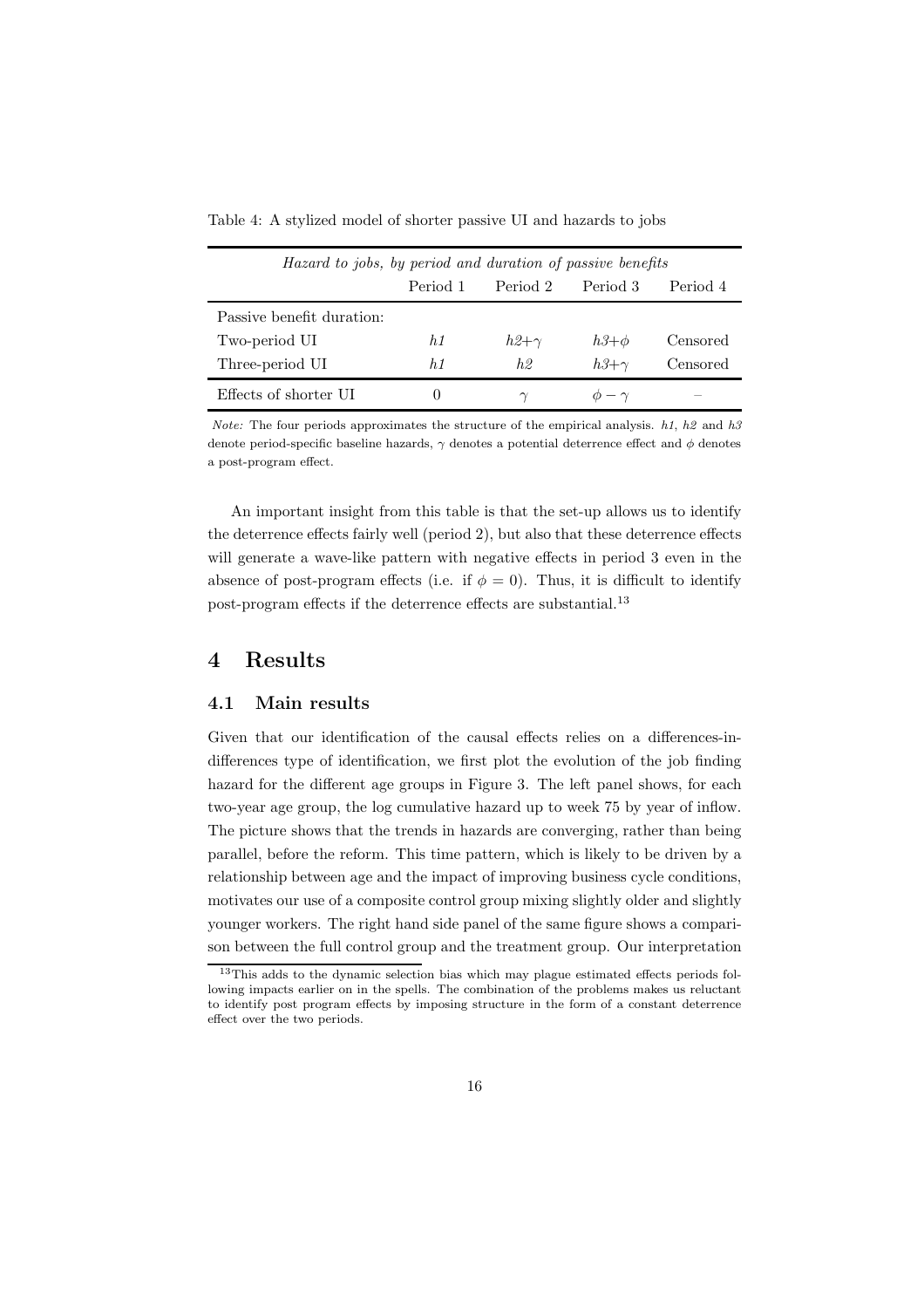of this panel is that the trends for the treatment and the full control group respectively were parallel before the reform and then diverge. This suggests that the identification strategy is valid, and indicate that the reform did increase the hazard to jobs in the treated group relative to the control group.



Figure 4: Log cumulative hazard at week 75, among those still unemployed at week 6.

We proceed by presenting results from the Cox proportional hazards model outlined in equation (1), where all exits except those to jobs are censored. The estimates are presented in Table 5, with and without our set of X-variables which capture seasonality, marital status, education, disabilities, region, occupation, immigrant status, unemployment history and previous wage.

The main message from the table is that the reduction of time until workfare from 90 to 60 weeks caused an increase in the hazard to jobs by about 10 percent in the period 30 to 75 weeks from registration.<sup>14</sup> Letting the effect vary within even finer interval gives a very similar pattern although the precision is substantially reduced as expected. The table also shows that the impact of the very rich set of covariates on the estimate of interest is relatively minor.

Our results do not suggest any significant effects during the first 30 weeks. On the other hand, we see a fairly dramatic negative effect after week 75. As explained in Section 3.3 above this estimated effect does however contain a mixture of (the negative of) the deterrence effect and potential post-program effects. Furthermore, the estimate may also be negatively biased through dynamic selection effects if the positive effect in earlier periods made the better equipped (in an unobserved sense) of the unemployed to leave for jobs. For these reasons, we do not wish to give the estimate effects for weeks after 75 any economic interpretation, but continue to report them for completeness.

<sup>14</sup>The baseline job finding rate is about 1 percent per week in this interval.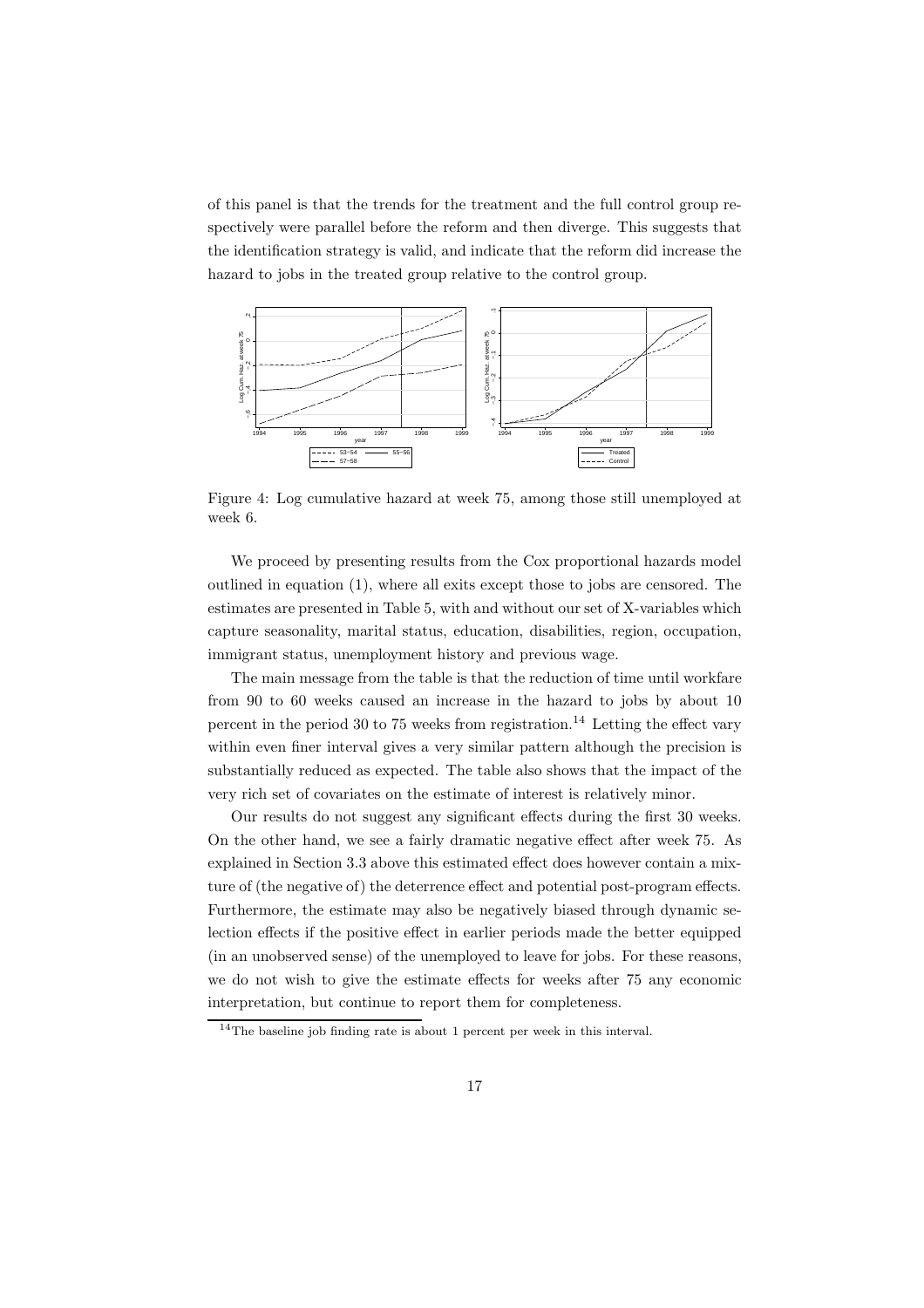| Job finding interval: | Without covariates |                | With Covariates |             |
|-----------------------|--------------------|----------------|-----------------|-------------|
| $-15$ weeks           | 0.056              |                | 0.040           |             |
|                       | (0.055)            | $-30$ w        | (0.055)         | $-30 w$     |
| $16-30$ weeks         | 0.068              | 0.062          | 0.051           | 0.045       |
|                       | (0.058)            | (0.042)        | (0.058)         | (0.042)     |
| $31-45$ weeks         | $0.146**$          |                | 0.116           |             |
|                       | (0.073)            | $31 - 75$ w    | (0.073)         | $31 - 75$ w |
| $46-60$ weeks         | 0.091              | $0.133***$     | 0.063           | $0.109**$   |
|                       | (0.087)            | (0.051)        | (0.087)         | (0.051)     |
| $61-75$ weeks         | $0.165*$           |                | 0.153           |             |
|                       | (0.096)            |                | (0.097)         |             |
| $76-90$ weeks         | $-0.210*$          | $76-120$ w     | $-0.223*$       | $76-120$ w  |
|                       | (0.116)            | $-0.280***$    | (0.117)         | $-0.291***$ |
| $91-105$ weeks        | $-0.488***$        | (0.082)        | $-0.504***$     | (0.083)     |
|                       | (0.145)            |                | (0.146)         |             |
| $106-120$ weeks       | $-0.113$           |                | $-0.110$        |             |
|                       | (0.175)            |                | (0.175)         |             |
| N (subjects)          | 25,146             | 25,146         | 25,146          | 25,146      |
| Controls:             |                    |                |                 |             |
| Age at 60 weeks       | Yes                | Yes            | Yes             | Yes         |
| Time of inflow        | Yes                | Yes            | Yes             | Yes         |
| X-covariates          | N <sub>o</sub>     | N <sub>o</sub> | Yes             | Yes         |

Table 5: Impact of 60 rather than 90 weeks of passive benefits on job finding

Note: Non-job exits are censored. Stratified on Age and Year of inflow is controlled for by dummies. X-covariates are dummies for registration month (season), female, married, education, disabled, 10 municipality groups, occupation (eight largest UI funds, blue and white collar workers), immigrant background, if unemployed 2-4 years before registration date, days unemployed previous 4 years and wage before unemployment. Standard errors clustered on individual are in parentheses. \* p  $< 0.10$ , \*\* p  $< 0.05$ , \*\*\* p  $< 0.01$ 

A classical profile of effects for labor market programs might include three phases: pre-treatment deterrence, a non-positive locking-in-effect while participating, followed by a potentially positive effect of increased human capital after the program. Although these three effects in theory should follow in exactly this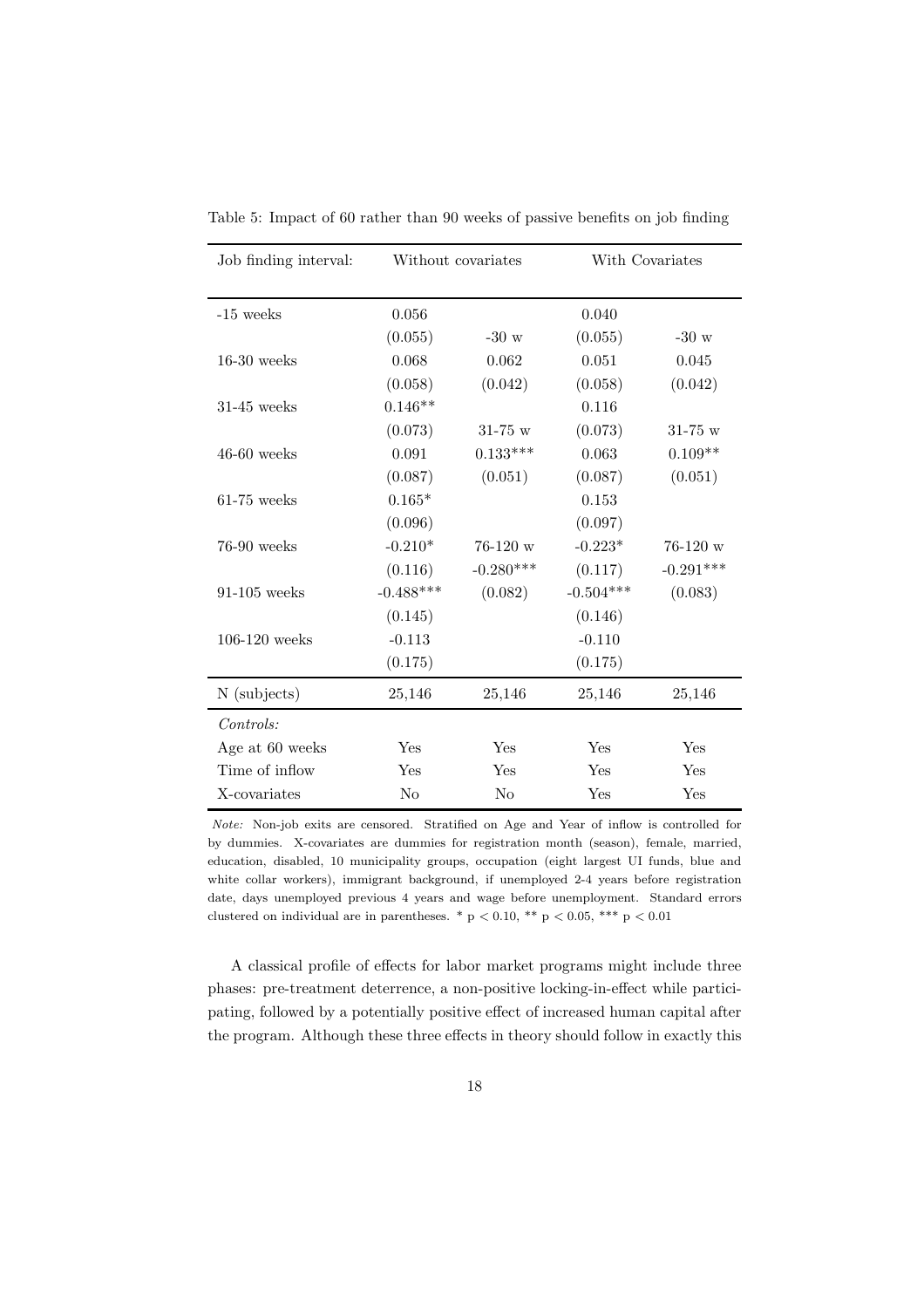sequence, it is easy to imagine that they may sometimes overlap. Deterrence might for example act also in the beginning of the program (for those who do not appreciate the program) and human capital effects might take force before the program has come to an end. However, thinking of treatment effects in these terms, it seems straightforward to interpret our estimates as deterrence effects since they appear during the phase when program entry increased dramatically (see Figure 3 above) due to the shortening of passive UI benefits. Still, it might be illuminating to explicitly allow for different kinds of program effects in the analyses. In Appendix B we therefore perform a formal analysis where controls for program participation are included to try to separate deterrence effects from the other mechanisms through which programs might work. This analysis does not change the conclusions. The analysis also shows very large negative effects of being in a program, and small, insignificant effects of lagged participation.

#### 4.2 Effects on different exit margins

The results presented above are all based on specifications where exits other than jobs are censored. However, it is evident that workers with a high value of leisure may choose to leave the labor force due to the workfare requirements. This process is interesting in itself, e.g. Card et al. (2007) find that the increased spike at benefit exhaustion gets much smaller when looking at time to first job instead of time spent in the unemployment system. But exits from the registers may also lead us to overestimate the job finding effects if the composition in the group at risk is altered. To verify the importance of these concerns, Table 6 shows the effects on different outcomes and under varying censoring schemes. The first column replicates the job finding estimate of Table 5. In the second column we display the estimated effect on all exits, including transitions out of the labor force. This effect is larger than the effect on job finding, suggesting that workfare also generates exits from the labor force. On the one hand, this is an expected effect. Conditioning benefits on program participation should reduce the value of continued unemployment and therefore lead to higher exits out of the labor force. On the other hand, it should be noted that previous studies have found that half of the unemployed who leave the PES registers due to lost contact actually have found jobs (see e.g. Forslund et al. 2004 ). Thus, some of these exits may in fact be misclassified job exits.

In the final column we choose a rather extreme specification where we treat all who leave the PES for other reasons than jobs as continuously unemployed.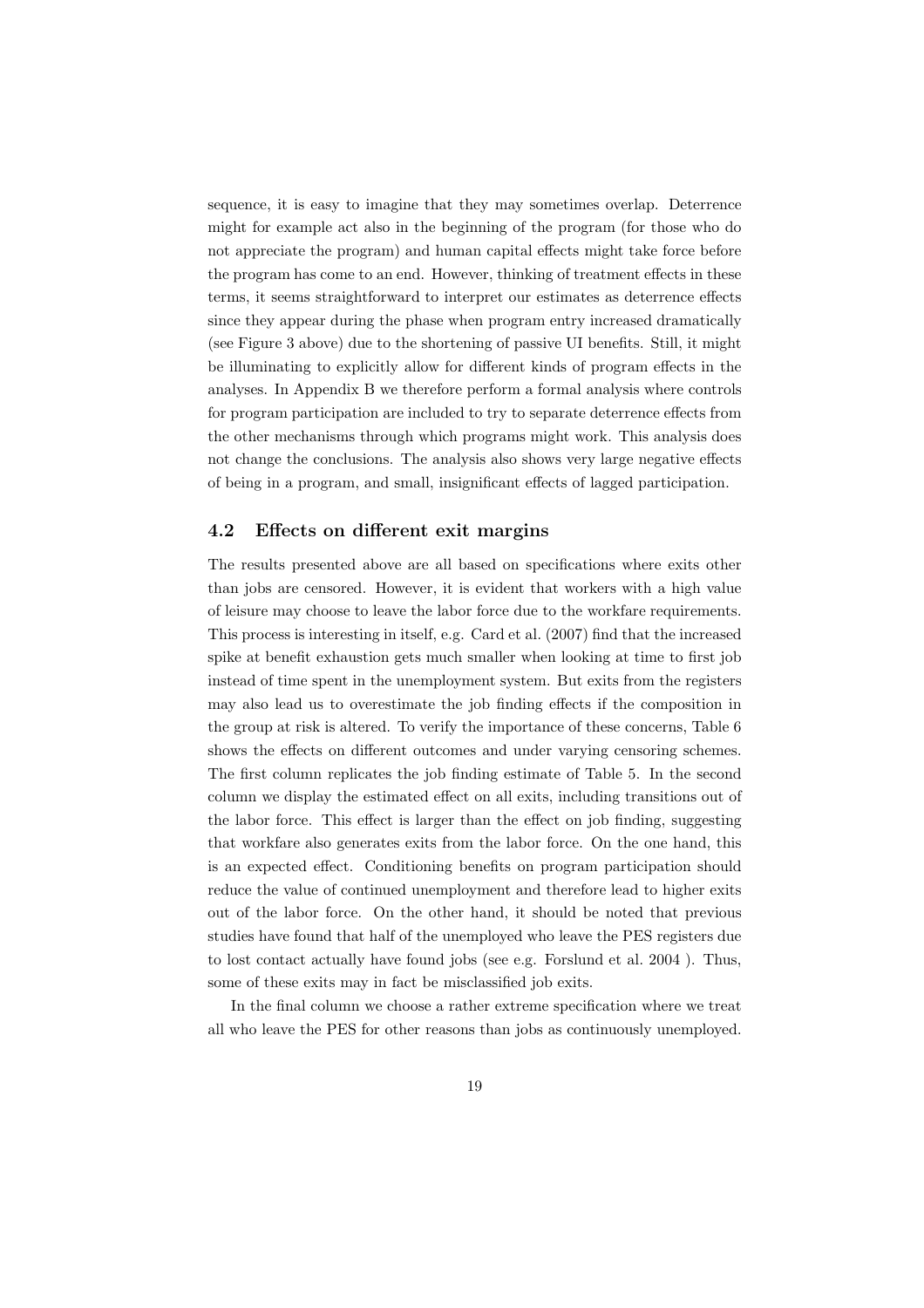Here we still find positive effects on the job finding hazard of around eight percent.<sup>15</sup> In this model we only censor due to time making the results robust to deviations from the competing risk assumption required for censoring other exits in a CPH-model.

|                 |             | Outcomes    |                 |
|-----------------|-------------|-------------|-----------------|
|                 | (1)         | (2)         | (3)             |
|                 | Job         | All exits   | Job, $w/o$ cens |
| $-30$ weeks     | 0.045       | 0.024       | $0.093**$       |
|                 | (0.042)     | (0.039)     | (0.042)         |
| $31-75$ weeks   | $0.109**$   | $0.164***$  | $0.084*$        |
|                 | (0.051)     | (0.045)     | (0.050)         |
| $76-120$ weeks  | $-0.291***$ | $-0.188***$ | $-0.384***$     |
|                 | (0.083)     | (0.068)     | (0.067)         |
| N (subjects)    | 25,146      | 25,146      | 25,146          |
| Censored        | Other exits | Time        | Time            |
|                 | and time    |             |                 |
| Controls:       |             |             |                 |
| Age at 60 weeks | Yes         | Yes         | Yes             |
| Time of inflow  | Yes         | Yes         | Yes             |
| X-covariates    | Yes         | Yes         | Yes             |

Table 6: Impact of 60 rather than 90 weeks of passive benefits on different outcomes

Note: Stratified on Age, Year of inflow is controlled for by dummies. X-covariates are dummies for registration month (season), female, married, education, disabled, 10 municipality groups, occupation (eight largest UI funds, blue and white collar workers), immigrant background, if unemployed 2-4 years before registration date, days unemployed previous 4 years and wage before unemployment. Standard errors clustered on individual are in parentheses. \* p < 0.10, \*\* p < 0.05, \*\*\* p < 0.01

#### 4.3 Robustness and heterogeneity

In this section we discuss a number of model variations which should be interpreted as robustness checks of the baseline specification. These variations all

<sup>15</sup>Workers are treated as finding jobs if they reenter the PES and leave for jobs later (using the later date).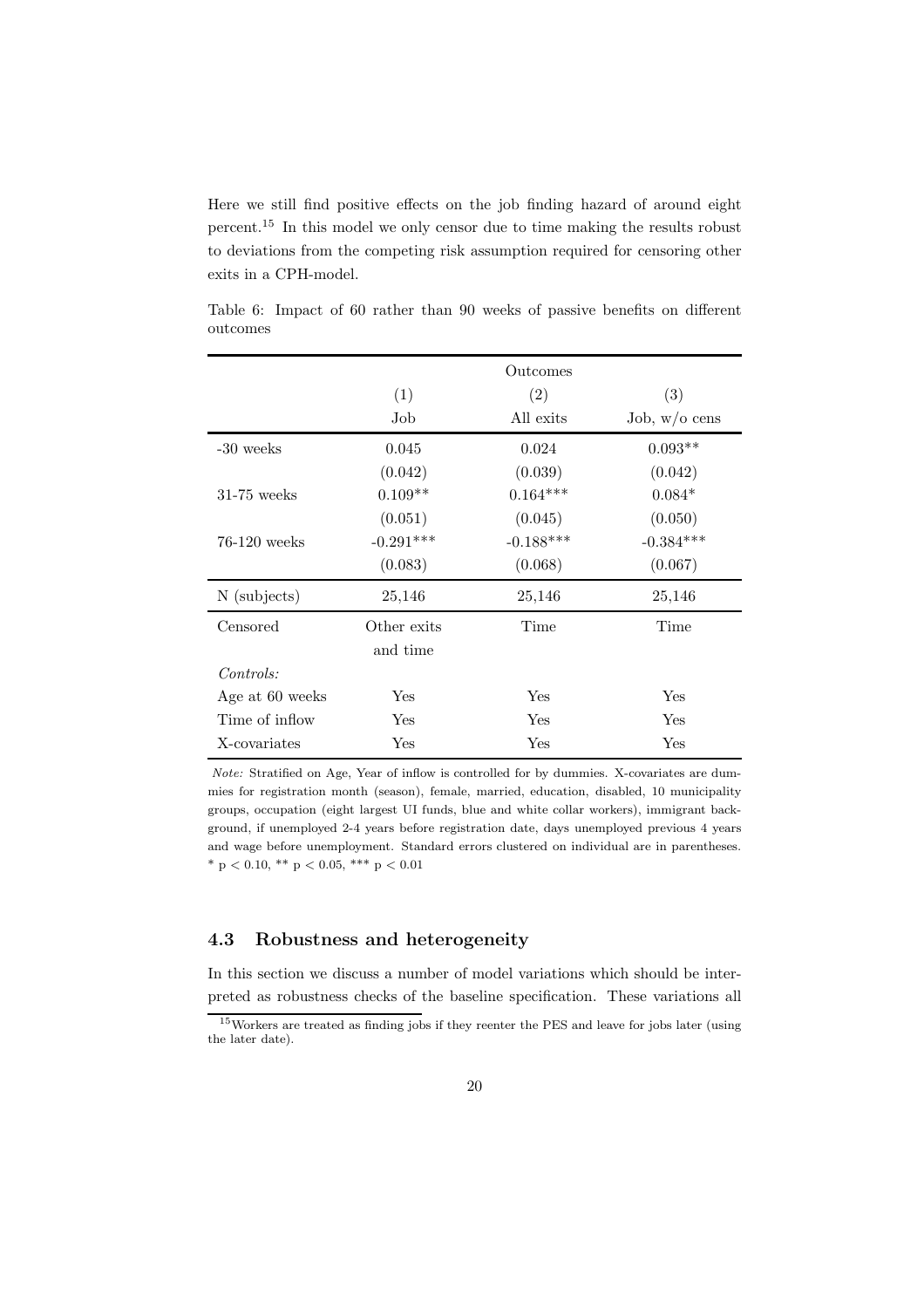imply that we relax some of the initial assumptions, and precision will therefore in general be slightly poorer than in the baseline specification. For this reason, and in order to conserve space, we focus on the model which only allows the effect to vary in three broad segments of analysis time. The first estimate in Table 7 is, again, the baseline specification. Specification (2) only uses data from 1997 and 1998, finding similar point estimates but with much poorer precision. Specification (3) narrows down the age span in order to address the potential concern left from the descriptive analysis where it was found that the age composition in the inflow had tilted somewhat during the sample period. Reassuringly, the estimates using a narrower age span is similar to, albeit somewhat larger than, those based on the full sample.

Next, specification (4) relies on the alternative, earnings based, indicator of job finding. Here we measure the time until monthly earnings exceed one third of the minimum wage (the 10th percentile in the overall wage distribution) for the first time since becoming unemployed. Again, we find results that are in line with, but somewhat larger than, the baseline specification. A problem with these data is that monthly earnings are distributed evenly across the months of employment within each employment spell (worker-firm pair) and calendar year.<sup>16</sup> We are therefore more confident in the timing derived from the PES data. Nevertheless, we find it reassuring that estimated effects of interest on time until the workers pass a monthly earnings threshold seem to agree with the pattern derived from the PES data.

In specification  $(5)$ , we include controls for calendar time (months) which are allowed to change over the unemployment spell. The baseline specification relies on inflow year and seasonal dummies for month of inflow, but these may fail to properly account for seasonal changes in the labor market for long-term unemployed. However, results presented in specification (5) show that the results are insensitive to modelling dummies for calendar time in months.

Finally, we provide three additional excercises related to concerns raised by the fact that Table 1 suggested that the age composition of the inflow changed with the reform. In In specification  $(6)$ , we reweight the analysis to preserve the same age composition accross years. The results are completely unchanged. In addition, we provide a "'placebo"' analysis where we instead only use age variation within the control group. The model defines 54 and 56 year olds as placebo-treated, and keep those aged 53 or 57 as the control group. The ensuing

<sup>16</sup>This may explain the somewhat puzzling positive estimates in the 75+ week interval.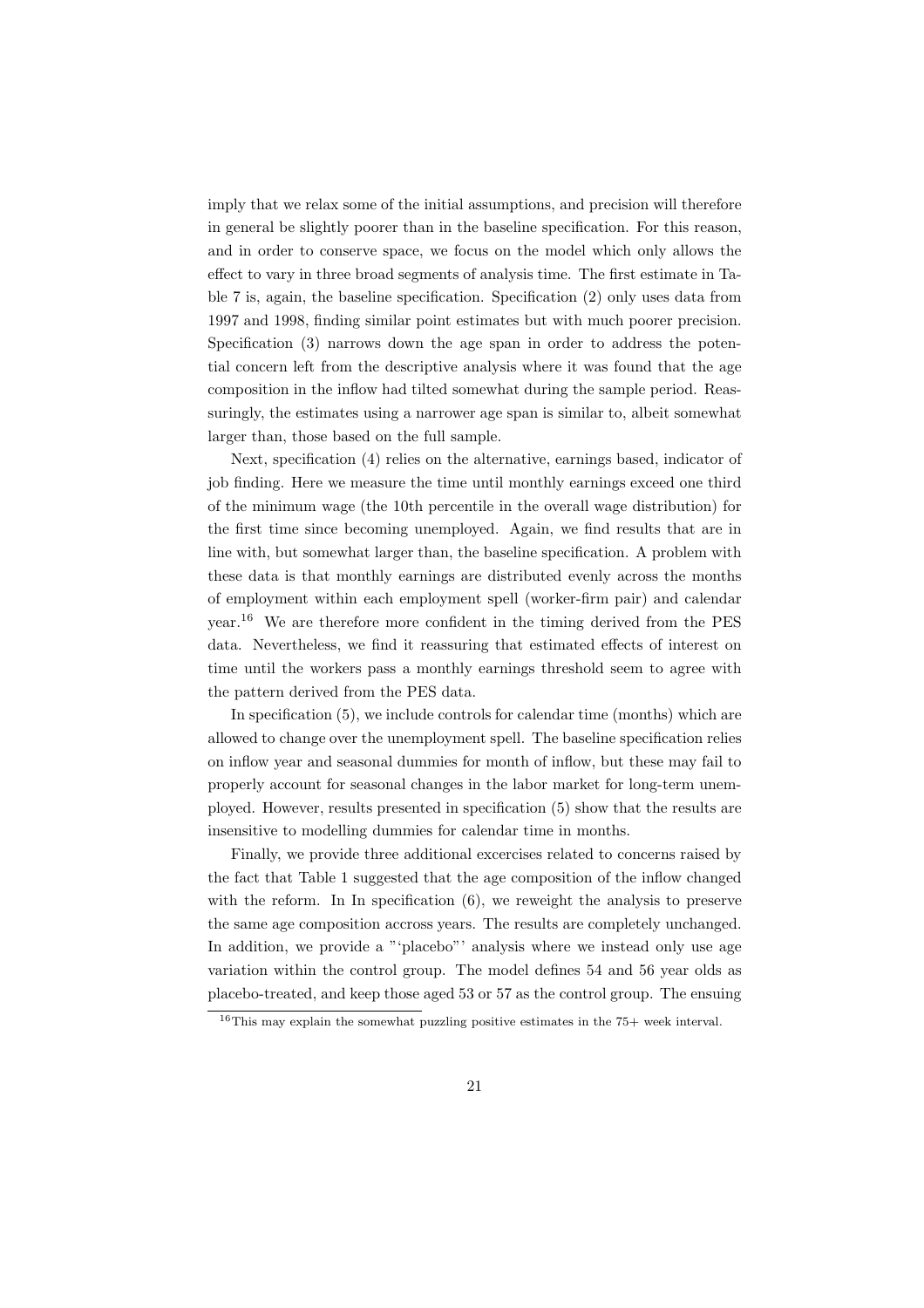|                 |                         |                         |                         | Specification |                         |                         |                         |                         |
|-----------------|-------------------------|-------------------------|-------------------------|---------------|-------------------------|-------------------------|-------------------------|-------------------------|
|                 | (1)<br><b>Baseline</b>  | (2)<br>Closer           | (3)<br>Closer           | (4)<br>Using  | (5)<br>Time             | (6)<br>With             | (7)<br>Placebo 1        | (8)<br>Placebo 2        |
|                 |                         | in time                 | in age                  | earnings data | dummies                 | weights                 | Only Control            | Pre-period              |
| $-30$ weeks     | 0.045                   | 0.083                   | $0.080*$                | 0.018         | 0.011                   | 0.044                   | $-0.020$                | $-0.074*$               |
|                 | (0.042)                 | (0.059)                 | (0.047)                 | (0.030)       | (0.042)                 | (0.042)                 | (0.046)                 | (0.044)                 |
| $31-75$ weeks   | $0.109**$               | 0.084                   | $0.144***$              | $0.158**$     | $0.109**$               | $0.108**$               | $-0.035$                | 0.017                   |
|                 | (0.051)                 | (0.070)                 | (0.055)                 | (0.062)       | (0.051)                 | (0.051)                 | (0.056)                 | (0.052)                 |
| $76-120$ weeks  | $-0.291***$             | $-0.041$                | $-0.254***$             | $0.259***$    | $-0.244***$             | $-0.293***$             | $-0.420***$             | $0.276***$              |
|                 | (0.083)                 | (0.101)                 | (0.085)                 | (0.085)       | (0.083)                 | (0.083)                 | (0.087)                 | (0.066)                 |
| N (subjects)    | 25,146                  | 12,866                  | 16,619                  | 25,146        | 25,146                  | 25,146                  | 16,824                  | 26,245                  |
| Censored:       | Other exits<br>and time | Other exits<br>and time | Other exits<br>and time | Time          | Other exits<br>and time | Other exits<br>and time | Other exits<br>and time | Other exits<br>and time |
| Controls        |                         |                         |                         |               |                         |                         |                         |                         |
| Age at 60 weeks | Yes                     | Yes                     | Yes                     | Yes           | Yes                     | Yes                     | Yes                     | Yes                     |
| Time of inflow  | Yes                     | Yes                     | Yes                     | Yes           | N <sub>o</sub>          | Yes                     | Yes                     | Yes                     |
| X-covariates    | Yes                     | Yes                     | Yes                     | Yes           | Yes                     | Yes                     | $_{\rm Yes}$            | Yes                     |

Table 7: Robustness checks of the effects on job finding

Note: Non-job exits are censored. Stratified on Age and Year of inflow is controlled for by dummies. X-covariates are dummies for registration month (season), female, married, education, disabled, <sup>10</sup> municipality groups, occupation (eight largest UI funds, blue and white collar workers), immigrant background, if unemployed 2-4 years before registration date, days unemployed previous <sup>4</sup> years and wage before unemployment. Standard errors clustered on individual are in parentheses. \*  $p < 0.10$ , \*\*  $p < 0.05$ , \*\*\*  $p < 0.01$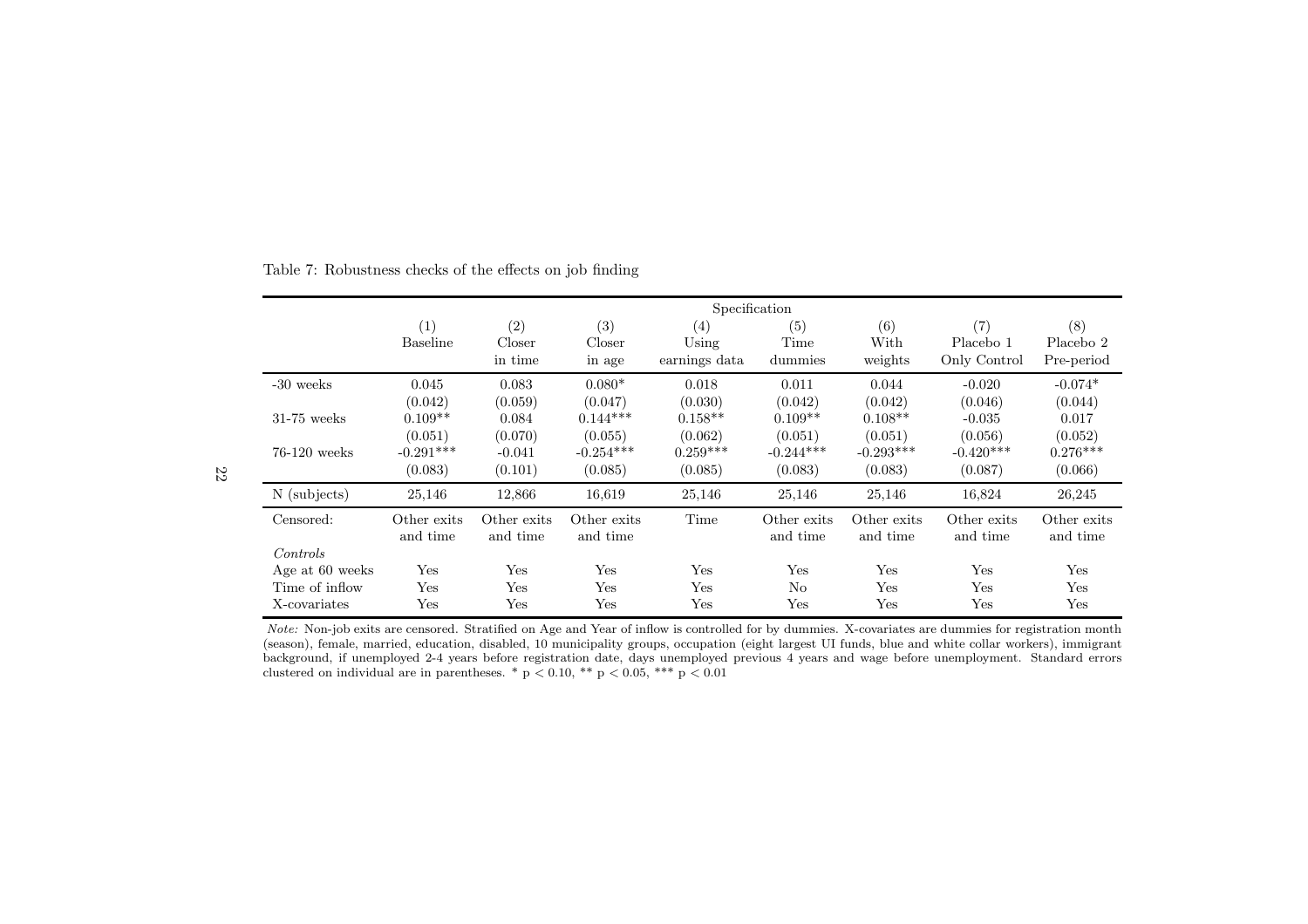estimate of interest is small (-0.035) and insignificant as expected. This support the indetifying assumption that non-linear interactions between time and age are negligable. Similarly, the final column present a placebo analysis which roles back the analysis two years so that we only use data from a pre-reform period. Again, the estimate of interest is small (0.017) and insignificant.

We have also conducted a number of unreported specification tests. We have excluded subjects that are on the verge of passing the age threshold when UI expires. Borderline workers can, in principle, manipulate their spell to get a longer UI duration by making sure that they do not use all their UI days before they pass the age threshold. Excluding workers who have less than 0.2 years to their 55th or 57th birthday does however not change the results at all. We have included spells shorter than 5 weeks and the estimates change very little although precision is reduced (main estimate is significant at 10 percent level). We have estimated a model relying on age dummies instead of the age stratification while forcing the variable of interest to be identified from the reform by defining it as an interaction of age and time, again finding very similar results.

We have also re-estimated the model relying only on workers who enter week 30 without having found a job. By doing so, we make sure that we estimate the full model in the interval of the estimate of interest. We also exclude those that enter a program before week 30 and who therefore are unaffected by workfare around week 60 (remember, early program participants also re-qualify for new benefit periods). This creates a sample where the time to benefit exhaustion is binding. A drawback is that the analyzed sample may be affected by selection effects. The assumption for a causal interpretation is that the included covariates handle any potential selection effects induced by the sample restriction, an assumption which should be fulfilled if there is no effect on transitions during the first 30 weeks (as indicated by most of our results). The estimates are displayed in Table 8. Here we also show the estimates using the different censoring assumptions discussed in Table 6. Columns (1) and (2) focus on the effects on job finding with and without covariates, as in Table 5 above. As expected by the fact that we force identification to be driven by observations which should be more directly affected by benefit exhaustion at 60 weeks, we find substantially larger effects for this sample. Estimates in Columns (3) and (4) where we look at all exits and exits to jobs without censoring are again of approximately the same magnitude.

Finally, we have estimated the model on various sub-samples. The precision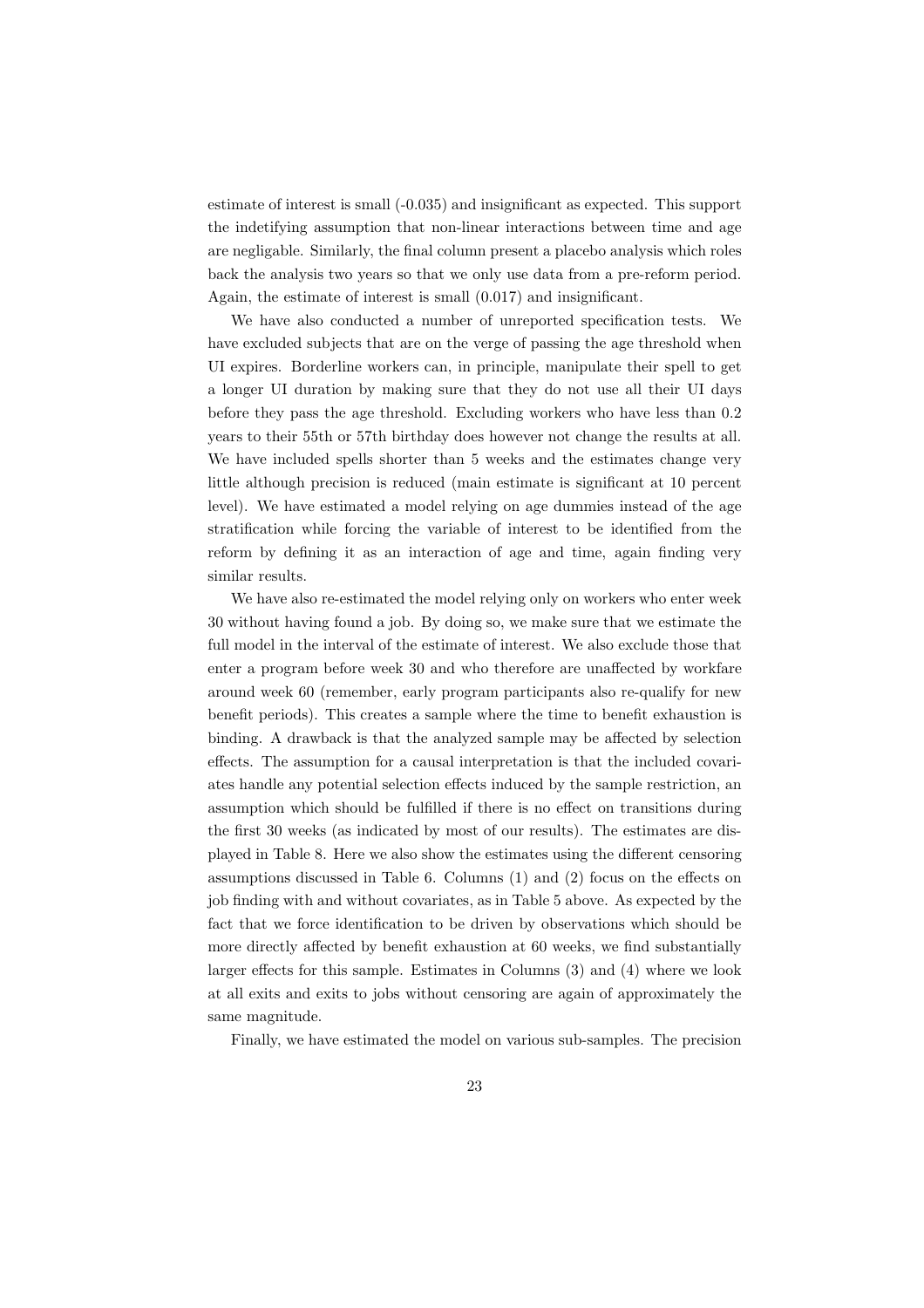is however in general too poor for the results to be informative. However, relying on the model presented in Table 8 to gain precision, we find that men and women are equally affected and that the impact is shared equally across very low skilled (9 years or less) workers and high school educated, whereas we find a zero effect for workers with a tertiary education.

|                 |                      | Outcomes    |            |             |
|-----------------|----------------------|-------------|------------|-------------|
|                 | (1)                  | (2)         | (3)        | (4)         |
|                 | Job, w/o             | Job         | All exits  | Job, w/o    |
|                 | cov                  |             |            | cens        |
| $31-75$ weeks   | $0.248***$           | $0.217***$  | $0.214***$ | $0.250***$  |
|                 | (0.066)              | (0.066)     | (0.057)    | (0.065)     |
| $76-120$ weeks  | $-0.263***$          | $-0.249**$  | $-0.171**$ | $-0.383***$ |
|                 | (0.099)              | (0.099)     | (0.080)    | (0.083)     |
| N (subjects)    | 11,661               | 11,661      | 11,661     | 11,661      |
| Censored        | Other exits          | Other exits | Time       | Time        |
|                 | and time             | and time    |            |             |
| Controls:       |                      |             |            |             |
| Age at 60 weeks | $\operatorname{Yes}$ | Yes         | Yes        | Yes         |
| Time of inflow  | Yes                  | Yes         | Yes        | Yes         |
| X-covariates    | No                   | Yes         | Yes        | Yes         |

Table 8: Estimates for sample entering week 30 w/o previous programs

Note: : Non-job exits are censored. Stratified on Age and Year of inflow is controlled for by dummies. X-covariates are dummies for registration month (season), female, married, education, disabled, 10 municipality groups, occupation (eight largest UI funds, blue and white collar workers), immigrant background, if unemployed 2-4 years before registration date, days unemployed previous 4 years and wage before unemployment. Standard errors clustered on individual are in parentheses.  $* \text{p} < 0.10$ ,  $** \text{p} < 0.05$ ,  $*** \text{p} < 0.01$ 

### 4.4 Post-employment outcomes

In this subsection we explore how the reform affected two other aspects of treated individuals' short-run labor market outcomes; wages and job stability. There are two possible mechanisms which could explain the patterns we find, even if we take it as given that the positive effects, as argued, should be interpreted as deterrence effects: Either the unemployed search harder for work when being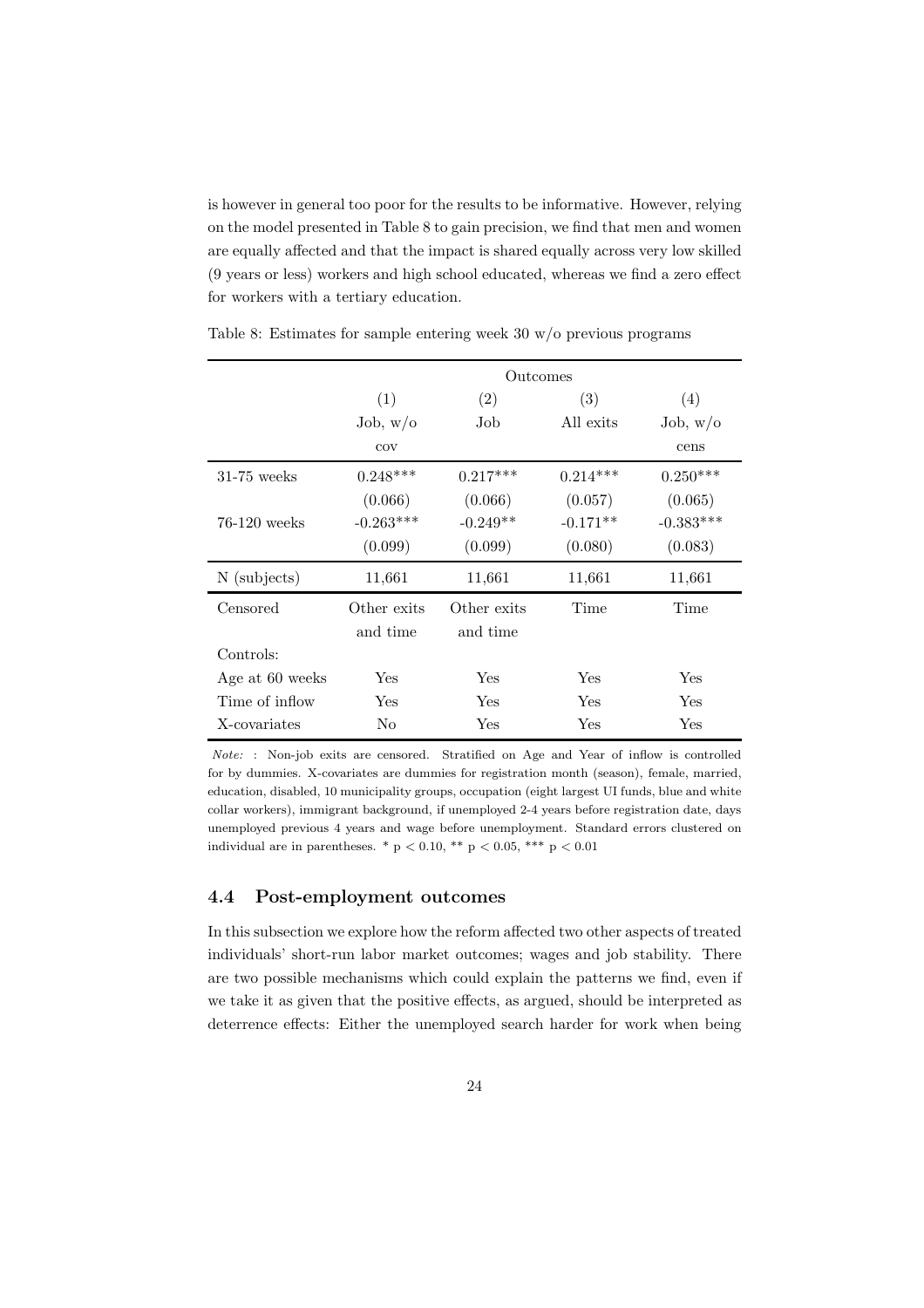forced to participate in a program earlier, or workers lower their reservation wages for the same reason. The welfare consequences (even ignoring distributional aspects) differ between these two mechanisms if a lower reservation wage translates into lower average match quality and hence a lower average productivity. In order to shed some light on this issue we have estimated a straightforward difference-in-difference model with log of monthly earnings as the dependent variable and a dummy for 60 weeks duration until workfare as the variable of interest alongside dummies for age and time as well as all the covariates from the hazard models.

The regressions can only include those that do find jobs and it is therefore likely that the estimates will be negatively biased if those that do find jobs as a consequence of the reform are less qualified (in an unobserved sense) than those that would have found jobs even without the reform.



Figure 5: Estimated wage effects among those who find employment

Figure 5 shows the estimated effects from regressions where the sample consists of those who have employment in each of the months (respectively) since inflow into unemployment (we have rescaled the figure into weeks). The point estimates suggest that monthly earnings are largely unchanged during the first 30 weeks (7 months) since the start of the spell. In the 30 to 90 weeks interval, the point estimates suggest that wages have been increased somewhat (five to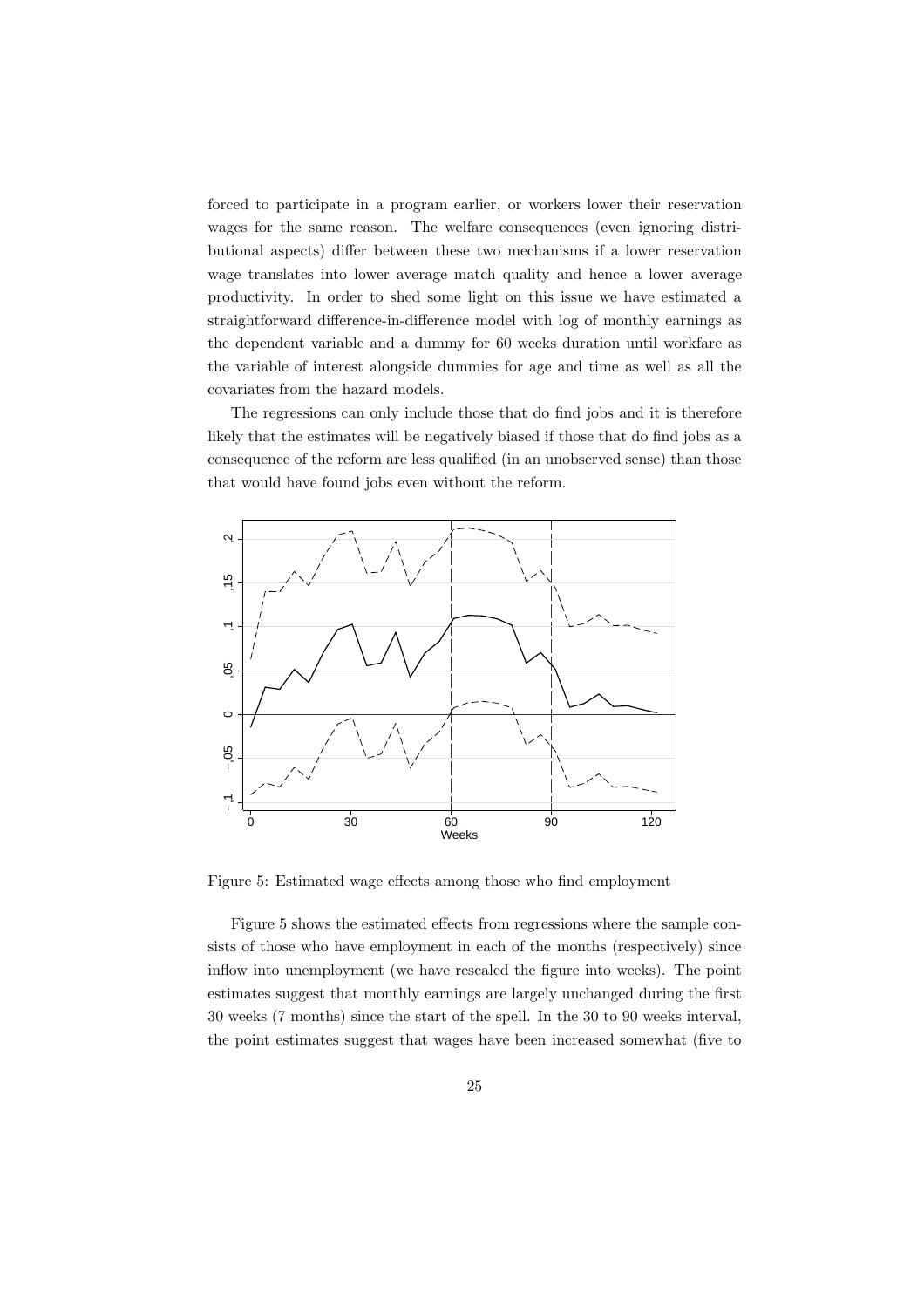ten percent) as a consequence of the reform. Clearly, however, the precision of the estimates is fairly poor, and only a few of the individual estimates are therefore significant. When estimating an overall effect pooling observations in the 30 to 75 week interval, we do find a significant effect however. In particular since it seems reasonable to assume that these estimates are negatively biased through selection, these results thus speak against falling reservation wages as an important mechanism behind the main results.

Although the reform does not seem to have induced workers to accept lower wages as a means to leave unemployment, a related potential concern is that they may have started to accept jobs with lower job stability, and hence return to unemployment at a higher frequency. In order to investigate this issue Table 9 show difference-in-difference estimates for the incidence of employment at differnet (short-run) horizons. The results show, as expected, that the incidence increased as a results of the reform. To get a more direct description of the return frequency, we have also estimated the share returning as unemployed (among those finding a job) in a difference-in-difference setting. Results are presented in the lower half of Table 9. Conditional on the same caveats as the wage analysis described above, we do not find any indications suggesting that those leaving unemployment due to the reform should have higher (or lower) probability of returning to unemployment. Thus, our results suggest that jobs that were found as an effect of the reform, on average were about as stable as the average post-unemployment job.

|                                          |         | 1996-1997 |                  | 1998-1999 |            |
|------------------------------------------|---------|-----------|------------------|-----------|------------|
|                                          | Control |           | TreatmentControl | Treatment |            |
|                                          | mean    | mean      | mean             | mean      | DD         |
| Share working                            |         |           |                  |           |            |
| in $\rm w$ 75                            | 0.429   | 0.416     | 0.470            | 0.500     | $0.043***$ |
| before w 76                              | 0.643   | 0.634     | 0.668            | 0.691     | $0.033**$  |
|                                          |         |           |                  |           |            |
| Share returning to PES within 1 year of: |         |           |                  |           |            |
| All finding work w 5-120                 | 0.211   | 0.208     | 0.200            | 0.196     | $-0.001$   |
| Finding work w 30-75                     | 0.191   | 0.194     | 0.194            | 0.188     | $-0.009$   |

Table 9: Share working and share returning to PES.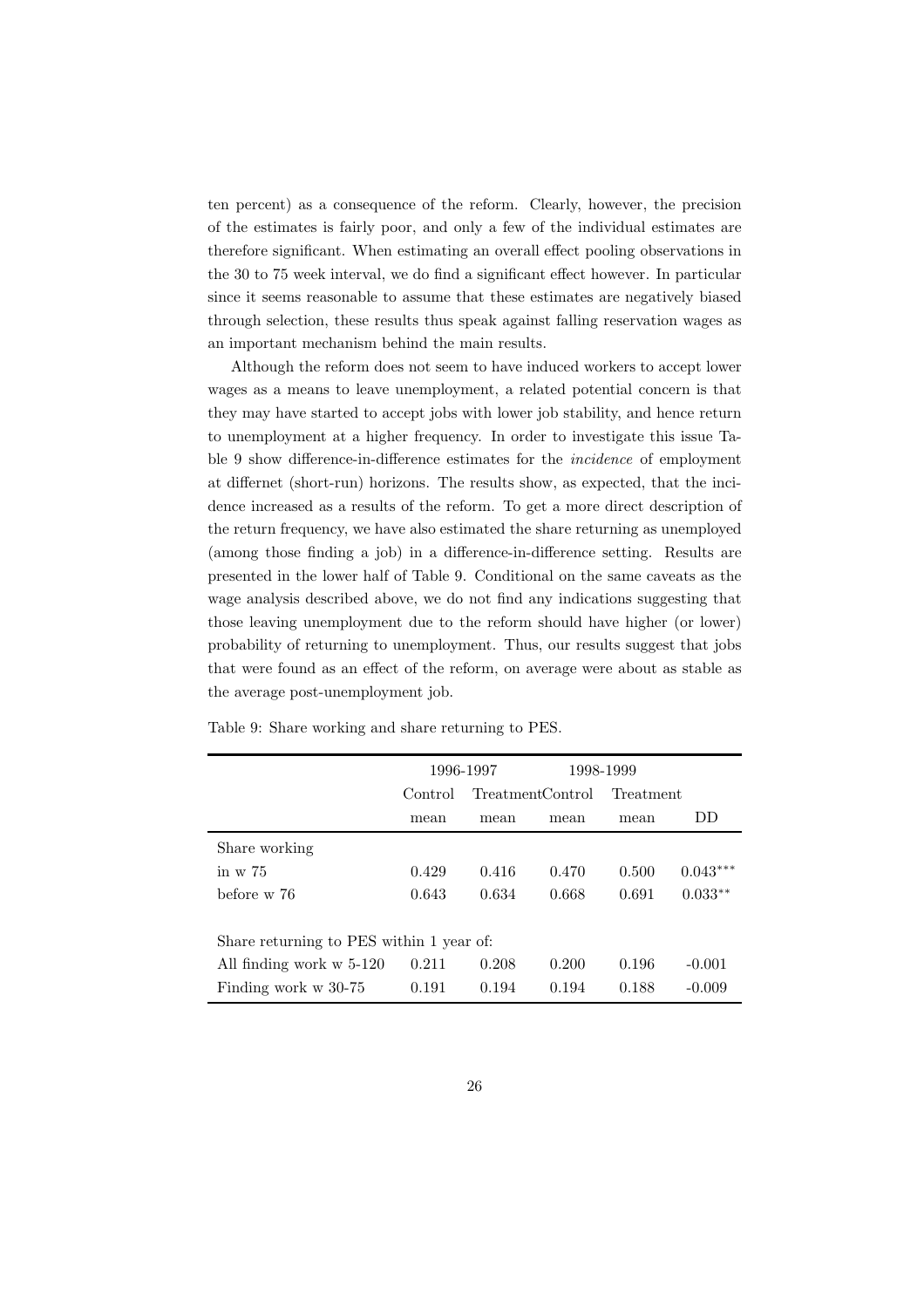## 5 Discussion

We have studied the effects of reduced UI-duration on the employment probability of older workers. We argue that UI-exhaustion in the Swedish context is irrelevant as a financial incentive since other transfers form a perfect substitute. Since the main alternative transfer is conditional on program participation, and work practice programs were offered to all with expired benefits, we interpret the effects as being driven by changes in the time until programs become a pre-requisite for benefits (workfare).

We find substantial effects. The outflow to work increased by 10 percent in the 30 to 75 week interval. Since this effect appears before and during the program-entry phase it is most likely due to the fact that mandatory programs confiscate leisure. Our analysis of wages among those that do find employment does not suggest that earlier workfare reduces reservation wages or match quality, which points to increased search intensity as the most likely driving force.

We are unable to make firm conclusions regarding the effects on job hazards after the programs for two reasons. The first is the fact that we study changes in the duration until workfare. This means that the counterfactual is one where workfare starts to bind 30 weeks later. The comparison later on in the spells therefore becomes one between post-program effects among those in the "early workfare group" and pre-program effects among those in the "late workfare group". The second reason is the risk of dynamic selection. The large effects we find earlier in the spells suggest that the composition of workers may have changed substantially after the 75th week.

In order to provide a rough measure of account of how large the effects are, we calculated the expected number of days in unemployment with and without the treatment.<sup>17</sup> Results suggest that the behavioral response to the threat of treatment, on average, reduced the time until employment by 12 days.<sup>18</sup> In order to get a rough sense of how these benefits relate to the costs, we estimated the impact of the reform on the total number of days spent in a labor market program for the same sample.<sup>19</sup>. The estimates suggest an increase of 22 days due to the reform. Thus, taken at face value, the benefits of 12 days of reduced

<sup>&</sup>lt;sup>17</sup>Based on the estimated effects for the interval 30 to 75 weeks displayed in table 8 and the empirical post-treatment hazard, we compute and compare actual and counterfactual cumulated job-finding hazards.

<sup>&</sup>lt;sup>18</sup>Allowing for other exits, raises the estimate to 14 days, thus suggesting that the main impact was through increased transitions to jobs. The reduction in unemployment corresponds to 20 days per worker who actually remain in unemployment until the end of the period.

<sup>19</sup>Using data from weeks 30 to 120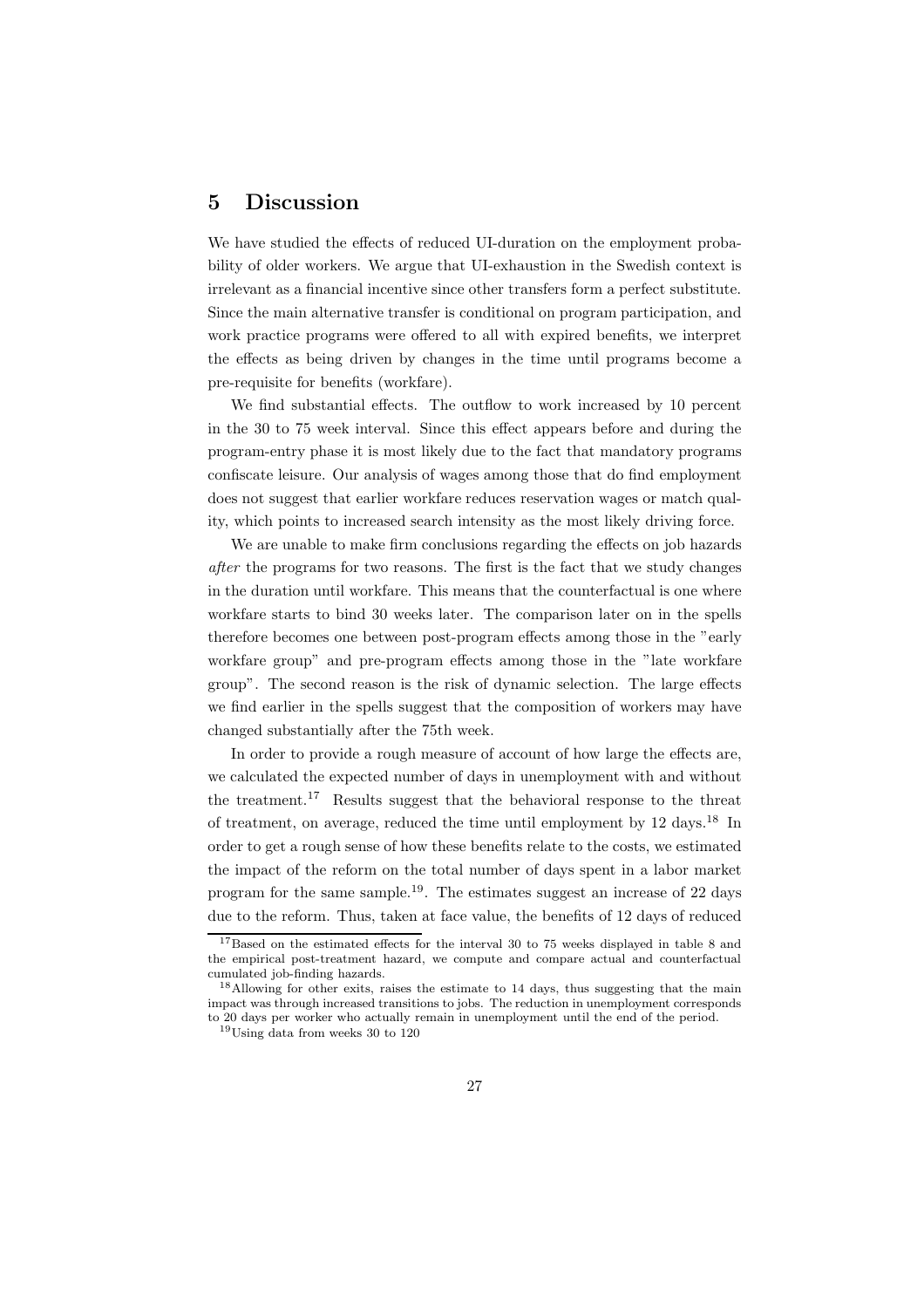unemployment was achieved at the cost of 22 more days in a program on average.

Interestingly, our pre-program results are of a similar magnitude (in terms of hazards), and show a similar time pattern, as in the Forslund and Skans (2006) study of mandatory programs for short-term unemployed youths in Sweden. This suggests that the pre-program effects of mandatory programs vary very little between these two groups, despite very different work histories and average job-finding rates. This suggests that the one-sided approach taken in many countries (e.g. the UK and Sweden) where early mandatory programs are focused solely on youths may be difficult to motivate, in particular since the workfare effects seems to be of a short-run nature also for the youths.

Our analysis also suggests that the fact that alternative transfers often are poorly documented in studies of how benefit durations affect job finding is a shortcoming in the existing literature. Although the Swedish example is extreme, there are many other examples of benefits that may take effect after UI expires, such as social assistance, pensions, sickness insurance, disability insurance, and student grants. Without knowing the extent of alternatives, and the conditions under which these are granted, it is very difficult to provide a clear interpretation of the effects of UI-benefit duration. Since the effects of economic incentives provide a keystone in many calibration studies of optimal unemployment insurance, it is important to filter out the exact magnitude of the economic incentives by providing proper measurement of alternative transfers.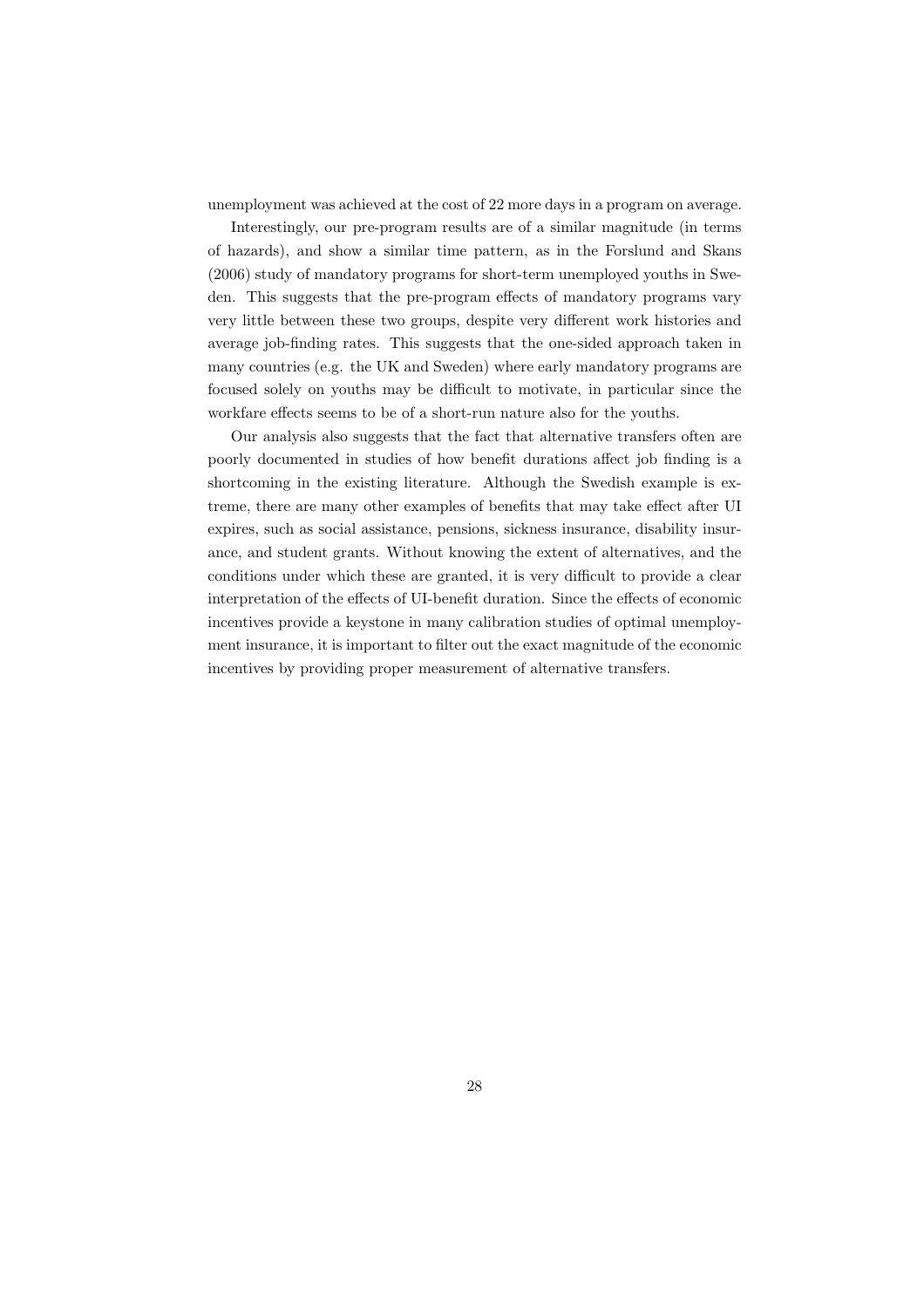# References

- Addison, J. T. and Portugal, P. (2004). How does the unemployment insurance system shape the time profile of jobless duration? Economics Letters, 85(2):229–234.
- Andersen, T. M. and Svarer, M. (2007). Flexicurity Labour market performance in Denmark. CESifo Economic Studies, 53(3):389 –429.
- Black, D. A., Smith, J. A., Berger, M. C., and Noel, B. J. (2003). Is the threat of reemployment services more effective than the services themselves? Evidence from random assignment in the UI system. The American Economic Review, 93(4):1313–1327.
- Calmfors, L., Forslund, A., and Hemström, M.  $(2004)$ . The effects of active labor-Market policies in sweden: What is the evidence? In Agell, Keen, and Weichenrieder, editors, Labor Market Institutions and Public Regulation. MIT Press.
- Card, D., Chetty, R., and Weber, A. (2007). The spike at benefit exhaustion: Leaving the unemployment system or starting a new job? American Economic Review, 97:113–118.
- Card, D. and Levine, P. B. (2000). Extended benefits and the duration of UI spells: Evidence from the New Jersey extended benefit program. Journal of Public Economics, 78(1-2):107–138.
- Carling, K., Edin, P., Harkman, A., and Holmlund, B. (1996). Unemployment duration, unemployment benefits, and labor market programs in Sweden. Journal of Public Economics, 59(3):313–334.
- Carling, K. and Larsson, L. (2005). Does early intervention help the unemployed youth? Labour Economics, 12(3):301–319.
- de Georgi, G. (2005). The new deal for young people five years on. Fiscal Studies, 26(3):371–383.
- Dolton, P. and O'Neill, D. (1996). Unemployment duration and the restart effect: Some experimental evidence. The Economic Journal, 106(435):387– 400.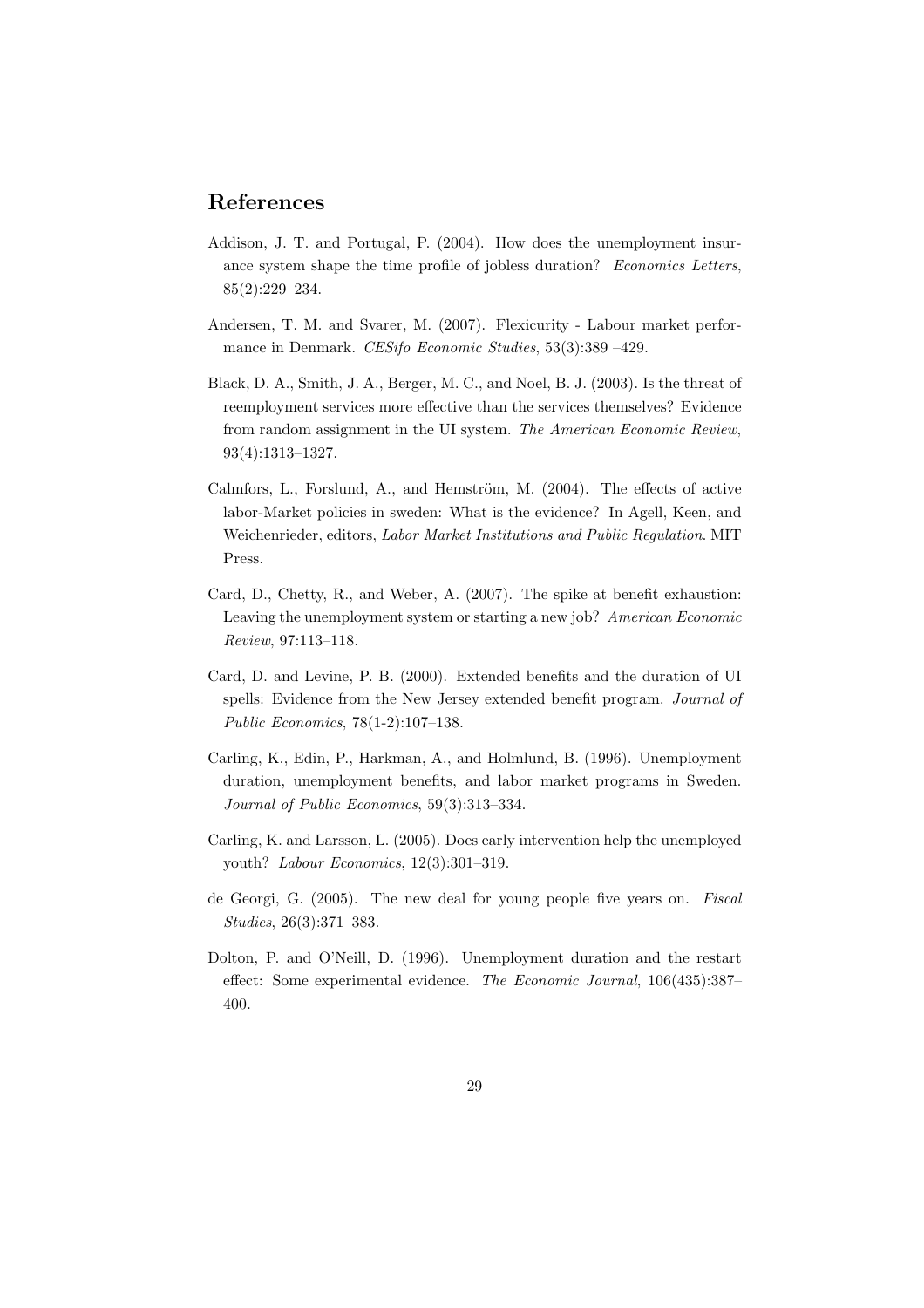- Dolton, P. and O'Neill, D. (2002). The long-run effects of unemployment monitoring and Work-Search programs: Experimental evidence from the United Kingdom. Journal of Labor Economics, 20(2).
- Forslund, A., Johansson, P., and Lindqvist, L. (2004). Employment subsidies a fast lane from unemployment to work? Working Paper 2004:18, IFAU.
- Forslund, A. and Skans, O. N. (2006). Swedish youth labour market policies revisited. Vierteljahrshefte zur Wirtschaftsforschung, 75(3):168–185.
- Geerdsen, L. P. (2006). Is there a threat effect of labour market programmes? A study of ALMP in the danish UI system. The Economic Journal, 116(513):738–750.
- Geerdsen, L. P. and Holm, A. (2007). Duration of UI periods and the perceived threat effect from labour market programmes. Labour Economics, 14(3):639– 652.
- Graversen, B. K. and van Ours, J. C. (2008). How to help unemployed find jobs quickly: Experimental evidence from a mandatory activation program. Journal of Public Economics, 92(10-11):2020–2035.
- Hairault, J., Langot, F., and Sopraseuth, T. (2011). Distance to retirement and older workers' employment: The case for delaying the retirement age. Journal of the European Economic Association, 8(5):1034–1076.
- Ham, J. C. and Rea, S. A. (1987). Unemployment insurance and male unemployment duration in Canada. Journal of Labor Economics, 5(3):325–353.
- Hägglund, P.  $(2011)$ . Are there pre-programme effects of active placement efforts? Evidence from a social experiment. Economics Letters, 112(1):91–93.
- Hunt, J. (1995). The effect of unemployment compensation on unemployment duration in germany. Journal of Labor Economics, 13(1):88–120.
- Johansson, P. and Skedinger, P. (2008). Misreporting in register data on disability status: evidence from the Swedish public employment service. Empirical Economics, 37:411–434.
- Katz, L. F. and Meyer, B. D. (1990). The impact of the potential duration of unemployment benefits on the duration of unemployment. Journal of Public Economics, 41(1):45–72.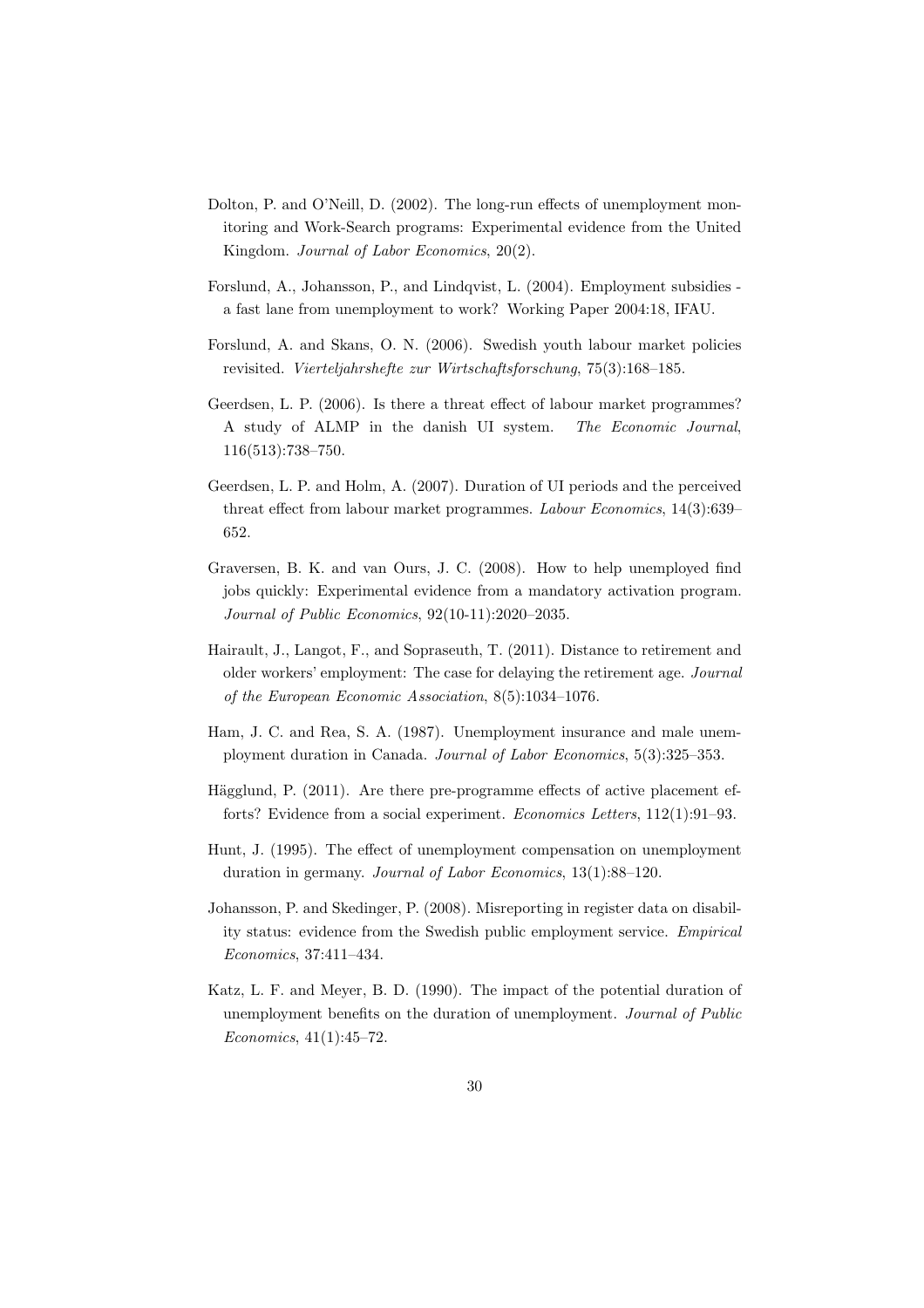- Lalive, R. (2008). How do extended benefits affect unemployment duration? A regression discontinuity approach. Journal of Econometrics, 142(2):785–806.
- Lalive, R., Van Ours, J., and Zweimüller, J. (2006). How changes in financial incentives affect the duration of unemployment. Review of Economic Studies, 73(4):1009–1038.
- Meyer, B. D. (1990). Unemployment insurance and unemployment spells. Econometrica, 58(4):757–782.
- Michelacci, C. and Ruffo, H. (2011). Optimal life cycle unemployment insurance. Mimeo.
- Røed, K. and Westlie, L. (2012). Unemployment insurance in welfare states: The impacts of soft duration constraints. Journal of the European Economic Association, 10(3):518–554.
- Røed, K. and Zhang, T. (2003). Does unemployment compensation affect unemployment duration? The Economic Journal, 113(484):190–206.
- Sianesi, B. (2008). Differential effects of active labour market programs for the unemployed. Labour Economics, 15(3):370–399.
- Tatsiramos, K. (2010). Job displacement and the transitions to re-employment and early retirement for non-employed older workers. European Economic Review, 54(4):517–535.
- van Ours, J. C. and Vodopivec, M. (2006). How shortening the potential duration of unemployment benefits affects the duration of unemployment: Evidence from a natural experiment. Journal of Labor Economics, 24(2):351–378.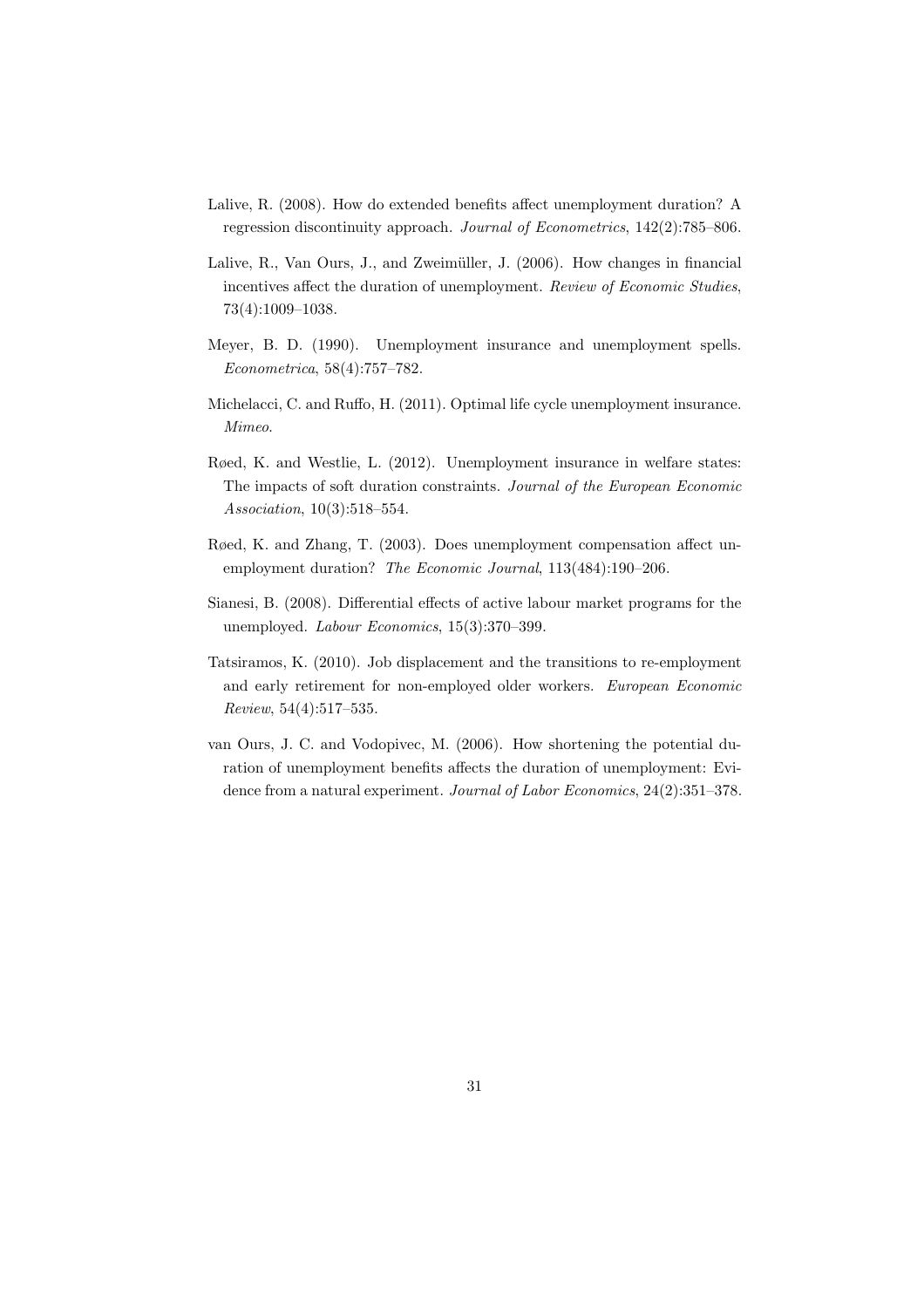# Appendix A Economic consequences of UI expiration

In the paper we show that program participation was indeed affected by UIduration as expected from our institutional description. We also argue that the institutions are such that workers who remain in unemployment should receive unchanged total transfers when UI expires. Ideally, we would like to document this in the data as well. However, in order to do this, we must rely on less precise data since other transfers than UI-benefits are recorded at an annual frequency in our data.

It is difficult to map the effects of the reform into a good measure of annual transfers since the inflow is dispersed over different parts of the year, and we are therefore not able to analyse the impact of the reforms on the transfers. Instead, we try to illustrate the general picture: what happens to transfers for workers who are entitled to 60 weeks of benefits but who remain unemployed longer than that? In order to allocate the different parts of the unemployment spells into something which is meaningful to analyse at the annual frequency, we sampled all UI-entitled workers aged 45 to 54 who became unemployed in June to October 1997 and who remained unemployed until the end of 1999. These workers should have UI-benefits during most of 1998, but lose their benefits towards the end of that year, and thus be out of benefits during 1999. We put no restrictions on outcomes after the end of 1999.

Figure A1 shows how different forms of annual earnings evolve over time for this sample before (1995-96) and after (1997-) job loss and after UI-exhaustion (1999-). To recap, note that the unemployed can enter programs earlier than in the 60th week, that program participants should receive AS at par with UI during participation, and that receiving AS during six months re-qualifies for an additional UI-benefit period.

The main message from the picture is twofold. First, the level of total insurance is very high. Disposable income (which accounts for all transfers and taxes, and hence is lower than labor earnings before job loss) is on average 142,000 SEK before unemployment and never fall below 105,000 SEK, despite the fact that the sample remain unemployed during two full years. Second, disposable income is unaffected by UI-exhaustion. UI-transfers are much lower in 1999 (as expected), but other transfers (mostly AS) fully compensate for this.

Although the sample is restrictive, the message is fully in line with the in-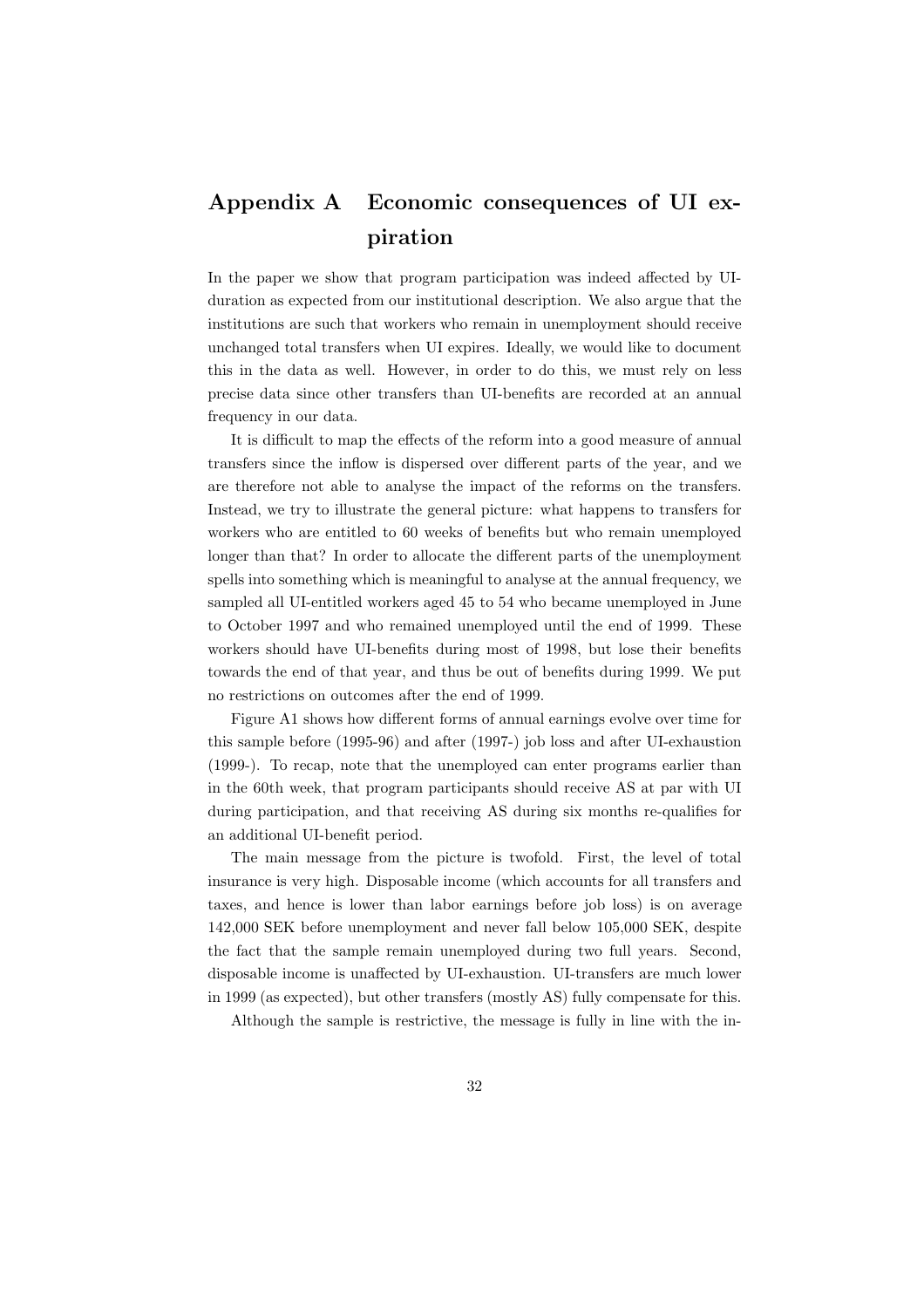

Figure A 9: Annual earnings evolvement over time for long-term unemployed

stitutions at the time: When UI-benefits expire, workers are offered programs and receive AS at an unchanged compensation level. Thus, we will interpret UI-duration as the expected time until program participation becomes a requirement for continued benefits.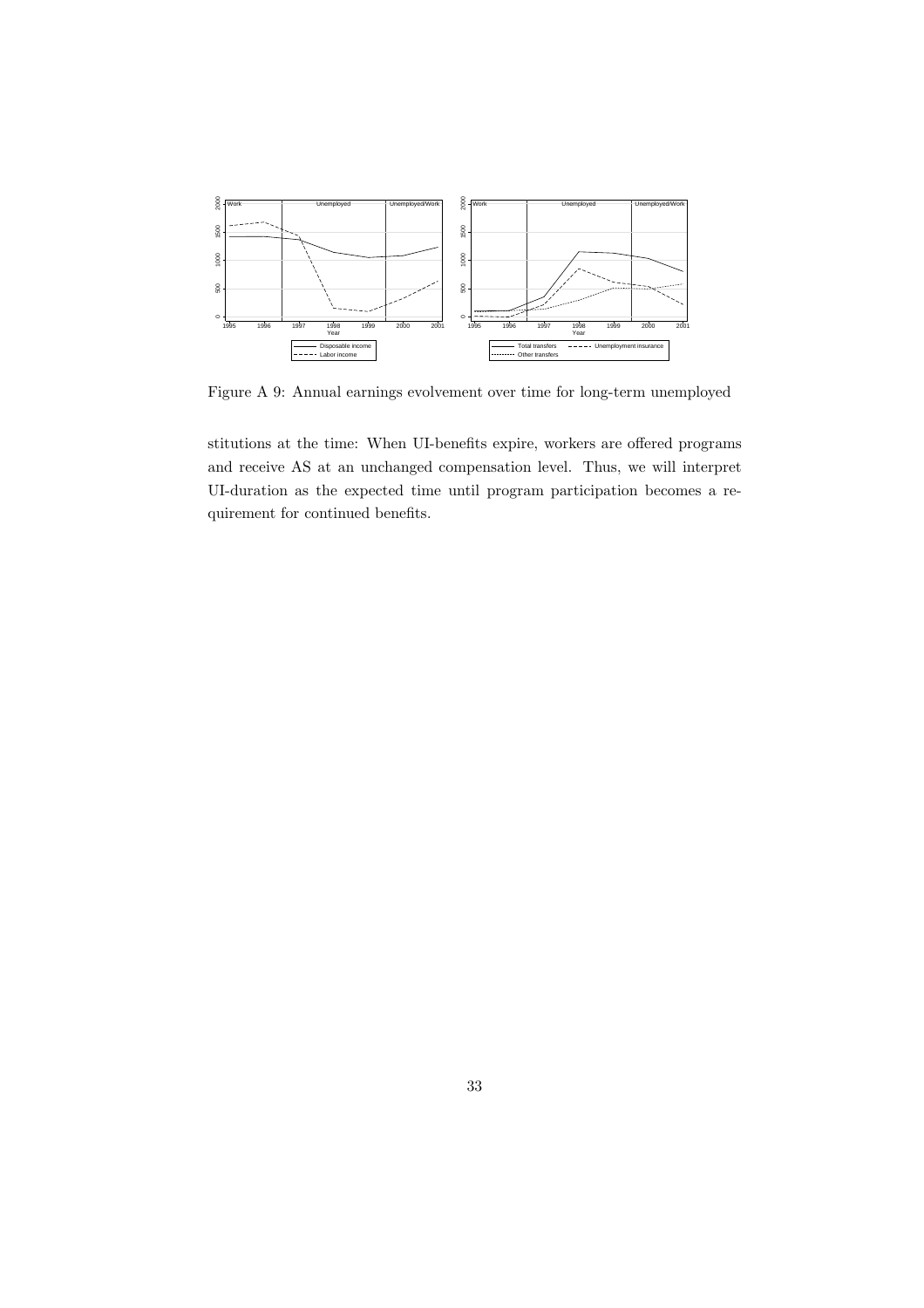# Appendix B Modeling program participation

Our main model has been a reduced form Cox-proportional hazard model with job-finding as the outcome. Other exits, such as out-of labor force, have been censored, while program participation has not been separated from open unemployment. The models presented in the paper therefore identify the effects of changes in the anticipation of program participation. Here we also incorporate actual program participation in the model. Participation will, by necessity, vary over spells in a non-predetermined manner.

The reason for modeling program participation is that programs may affect job-finding through other mechanisms then deterrence. The main purpose is thus to separate the different mechanisms through which programs act, in order to rule out other explanations for what we in the main paper regard as deterrence. The mechanisms in mind are locking-in effects during participation and post-program human capital effects. The first mechanism is likely to result in a decrease in job-finding while in program. There may of course be several economical reasons for locking-in effects, which we however leave aside. To us it is merely a way of excluding in-program effects from pre-program deterrence. The second mechanism is the influence of increased human capital, due to participation, on job-finding. This is likely to take effect mostly after the program has come to an end. Since increased human capital and/or improved labor market contacts are probably the very reason for running programs, one would at first expect this to unambiguously improve labor market opportunities. However, since increased human capital also may affect reservation wages, the sign of the total effect is not obvious (Calmfors et al., 2004).

We will thus include variables for current and lagged program participation. Current participation  $(CP)$  in week t, is defined as participating in a program in week t-1 (since programs by definition end when jobs start). Lagged participation  $(LP)$  is defined as participating in a program in the time span  $(t-8, t-2)$ . Formally the log hazard is given by:

$$
\log h_i(t) = \log \lambda_0^{age}(t) + \alpha_1 CP_i(t) + \alpha_2 LP_i(t) + \sum_{\tau=1} \gamma_{\tau} D_i^{60} + Year_i \beta^y + X_i \beta^X \tag{2}
$$

The estimated models are presented in Table B 1. We find very large negative effects of being in a program and insignificant effects of lagged participation. The table also shows estimates of the reform,  $\gamma_{\tau}$  in three bins, analogous to what we do in the main paper. The effects of being close to benefit exhaustion, the week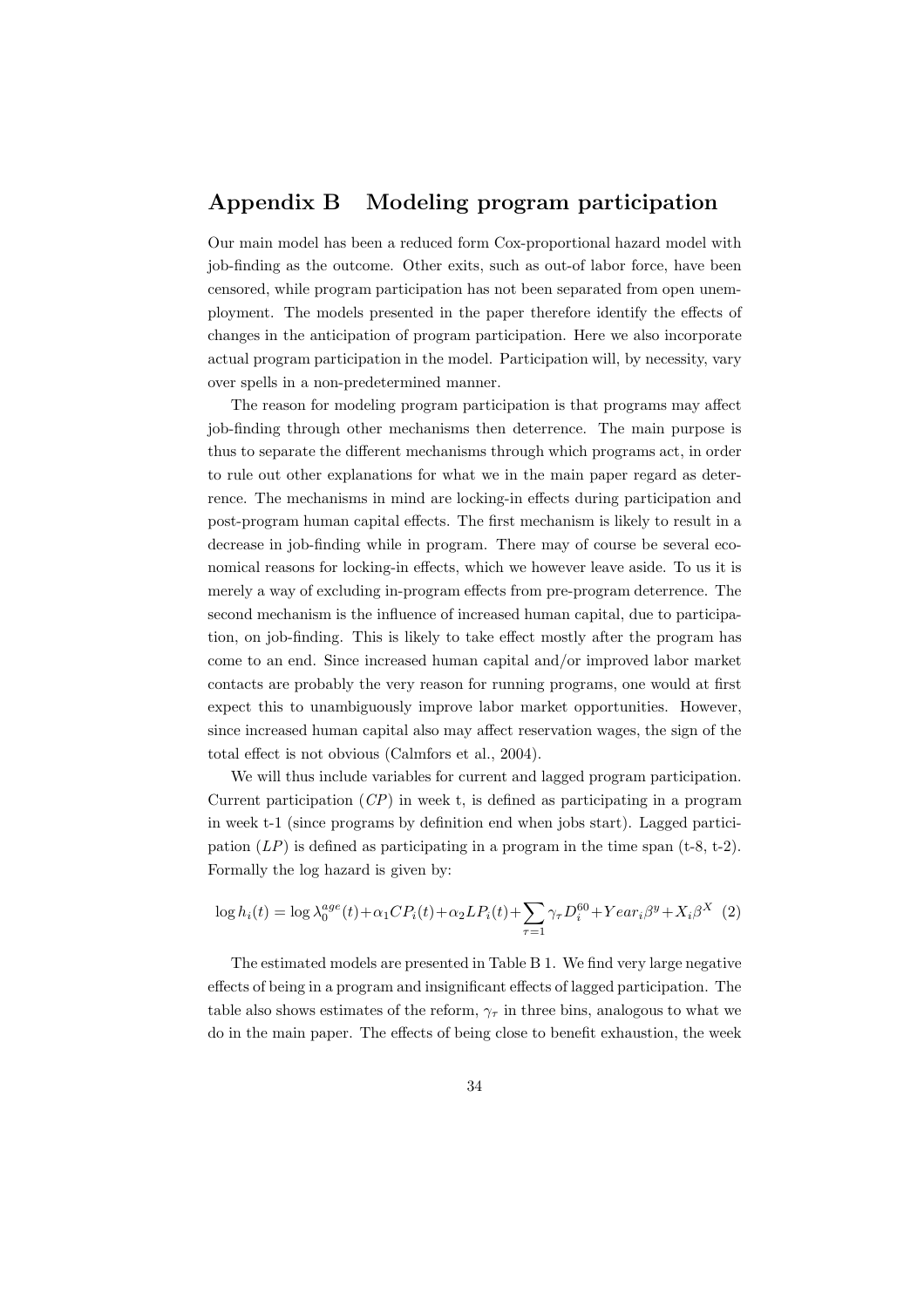31-60 coefficient, remain very close to that of the main specification, presented in Table 5. It should however be noted the interpretation differs somewhat because of the inclusion of program participation variables. These estimates should now be interpreted as the effect of being close to benefit exhaustion, while not yet participating in a program.

|                       | (1)                | $\left( 2\right)$ |
|-----------------------|--------------------|-------------------|
|                       | Without covariates | With covariates   |
| $-30$ weeks           | $0.072*$           | 0.055             |
|                       | (0.042)            | (0.042)           |
| 31-60 weeks           | $0.135***$         | $0.110**$         |
|                       | (0.051)            | (0.051)           |
| $61-75$ weeks         | $-0.284***$        | $-0.293***$       |
|                       | (0.082)            | (0.082)           |
| Current program       | $-0.173***$        | $-0.178***$       |
|                       | (0.024)            | (0.024)           |
| Lagged program        | 0.054              | 0.048             |
|                       | (0.040)            | (0.040)           |
| N (subjects)          | 25,146             | 25,146            |
| Controls:             |                    |                   |
| Age at 60 weeks       | Yes, strata        | Yes, strata       |
| Time of inflow        | Yes                | Yes               |
| X-covariates          | N <sub>o</sub>     | Yes               |
| Program participation | $_{\rm Yes}$       | Yes               |

Table B 1: Impact of 60 rather than 90 weeks of passive benefits controlling for program participation

Although this model relies on the assumption that selection into programs is handled by the covariates; the results support the notion that the effects of shorter benefits are driven by deterrence effects and not by human capital

Note: : Non-job exits are censored. All analyses are stratified on Age. Year of inflow is controlled for by dummies. X-covariates are dummies for registration month (season), female, married, education, disabled, 10 municipality groups, occupation (eight largest UI funds, blue and white collar workers), immigrant background, if unemployed 2-4 years before registration date, days unemployed previous 4 years and wage before unemployment.  $* p < 0.10$ ,  $** p$  $< 0.05$ , \*\*\* p  $< 0.01$